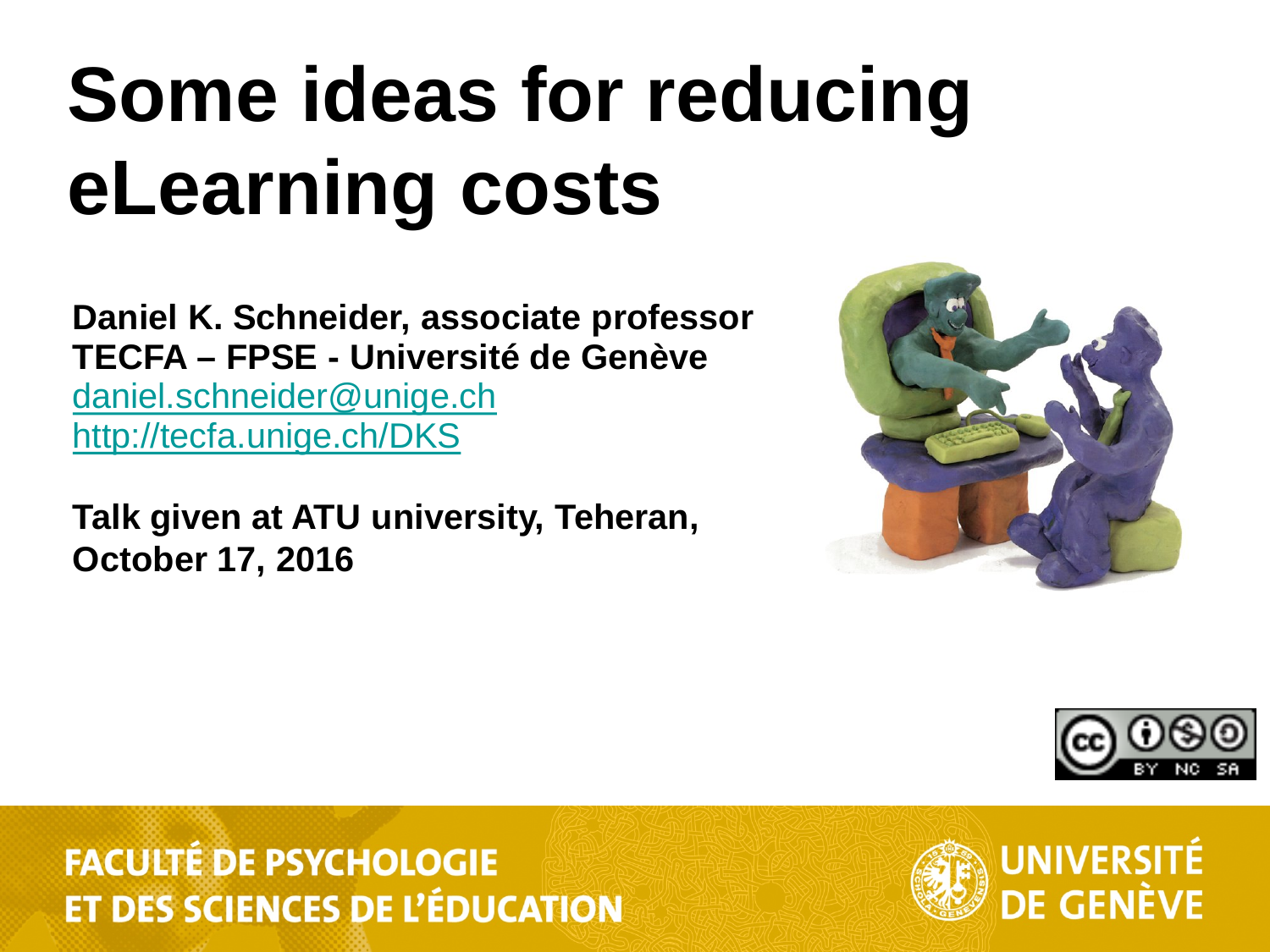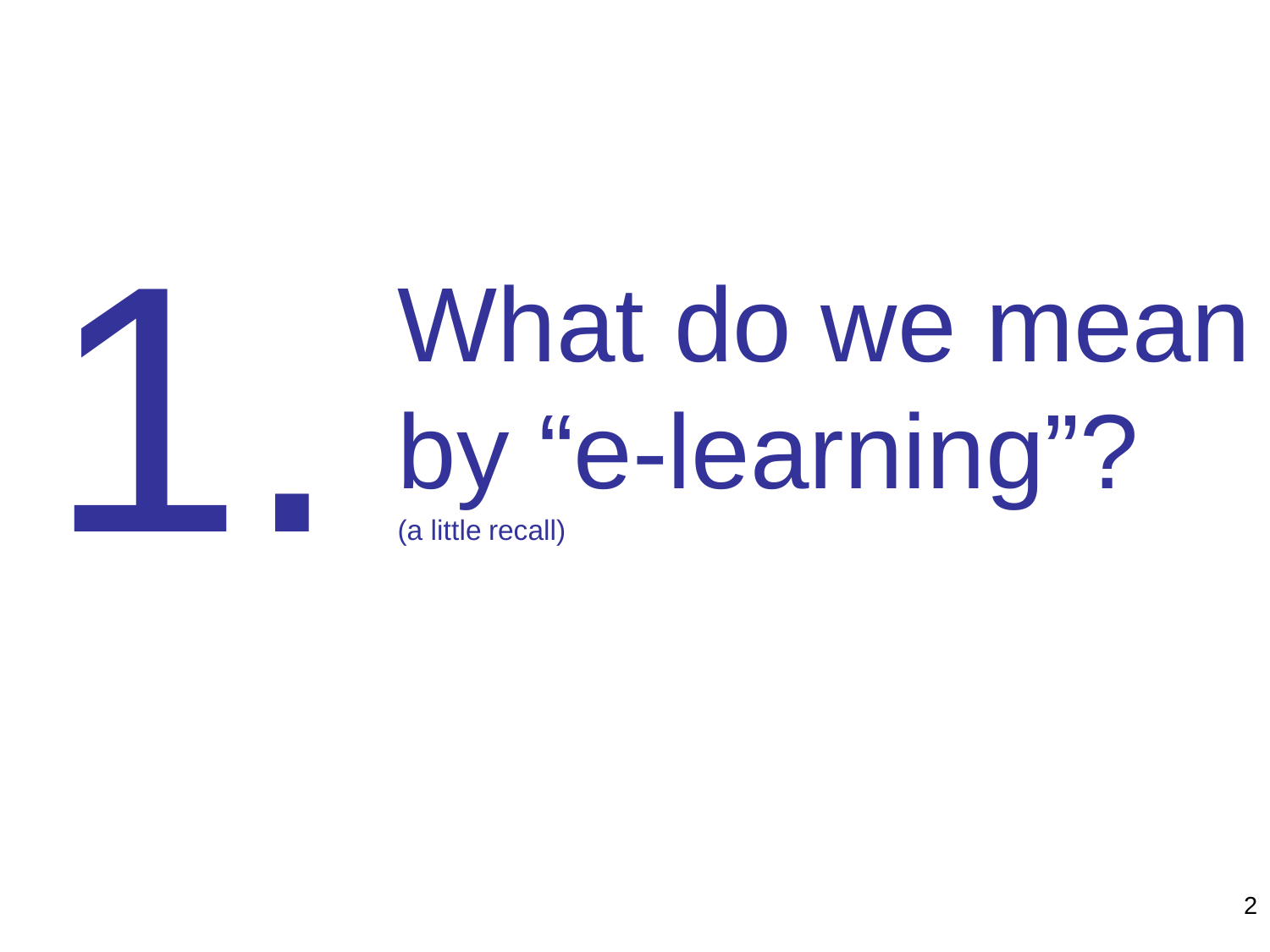#### Dominant e-learning practices include:

- In distance education
	- Organisation & tutoring,
	- Online materials (texts, videos)
- In presence education
	- Digitizing of existing practice
	- Classroom technologies
- In blended education
	- Guidance & communication
- In workplace learning and training
	- Simple facts and procedure learning using online
	- Online materials (texts, CBT, screencasts, videos)
	- Simulations of procedures and practice
- Informal mass education
	- Open educational resources, MOOCs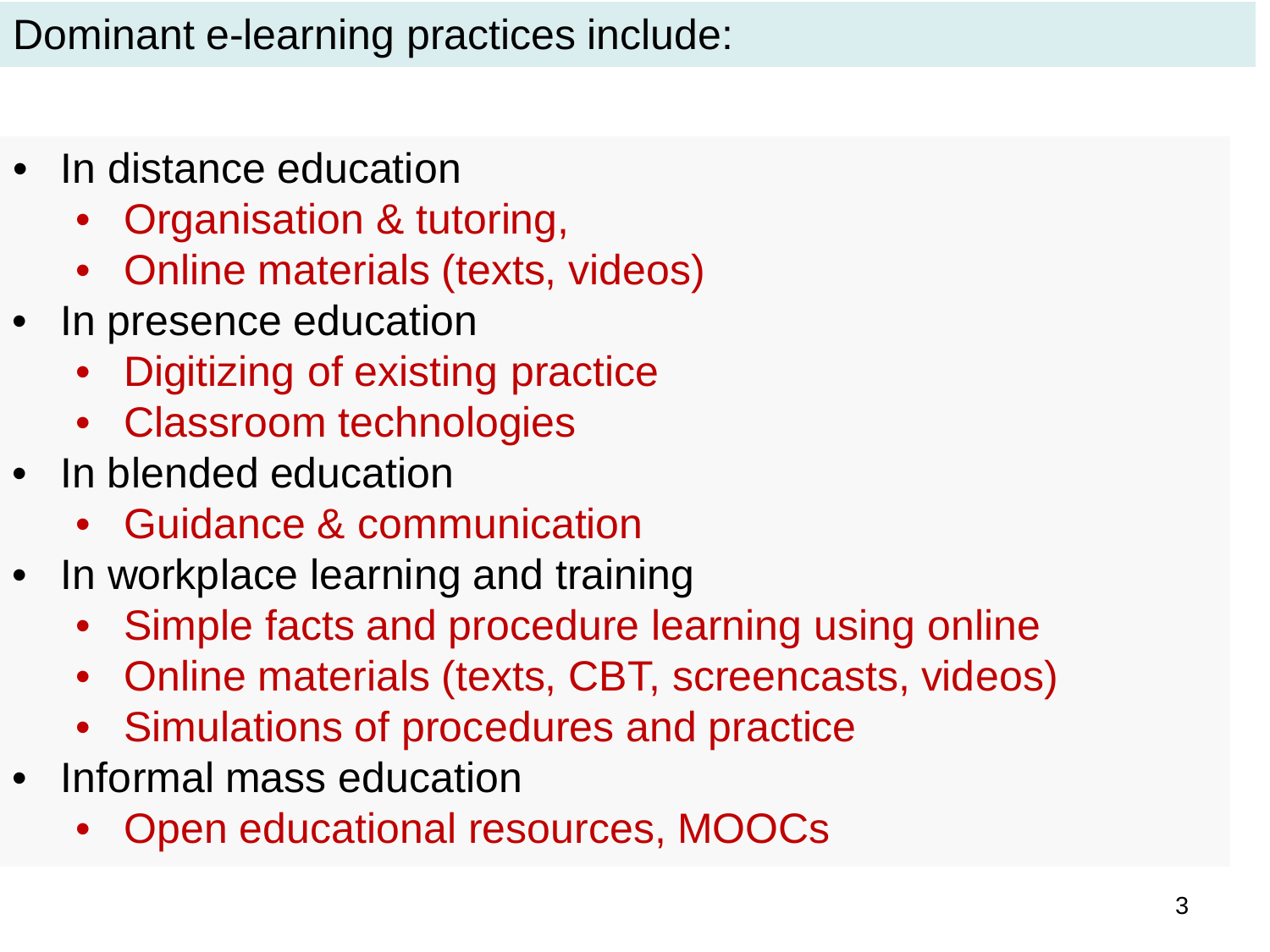#### Two big variants of e-learning

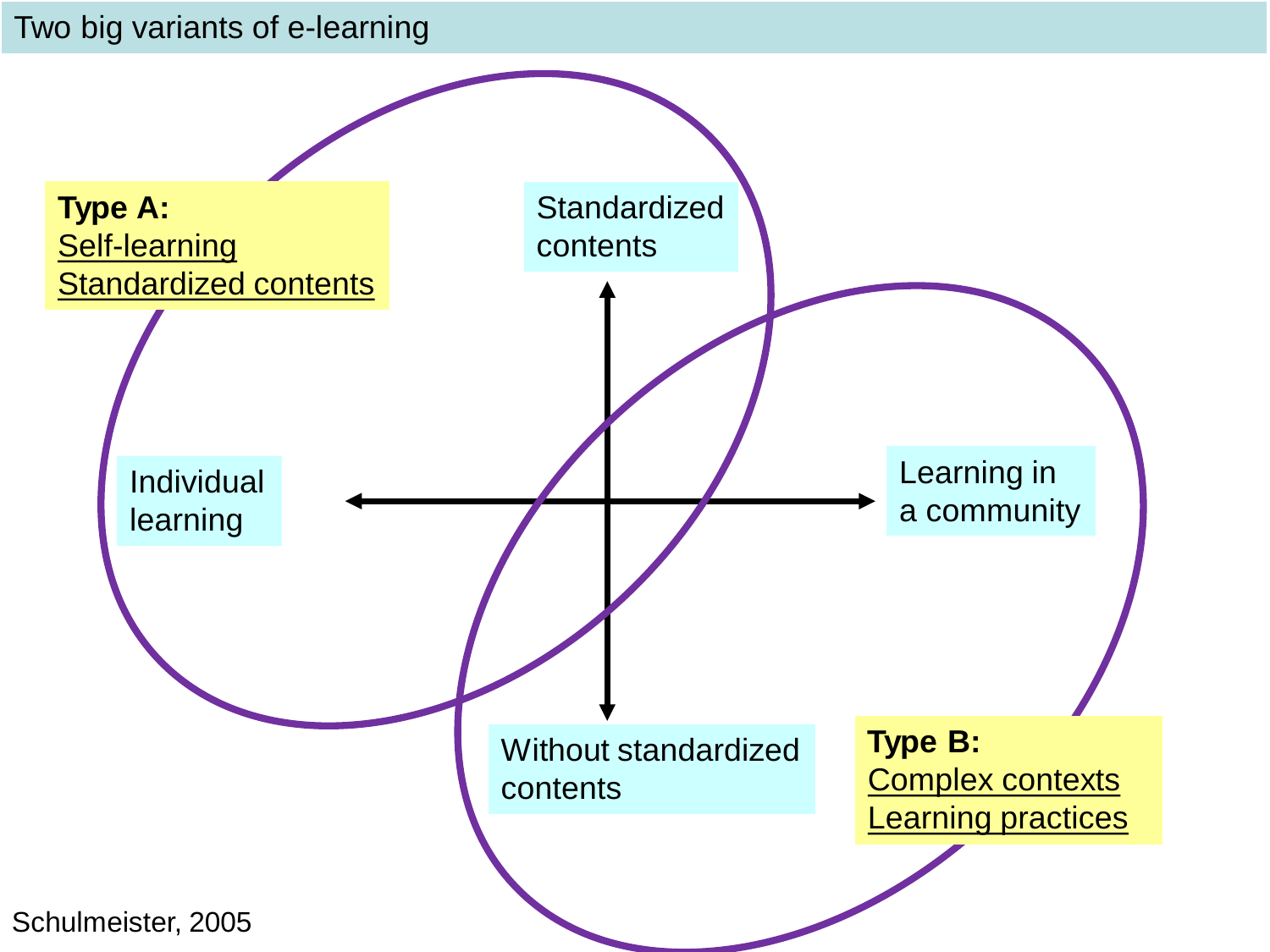#### Definition of e-learning

**Educational technology is the study and ethical practice of facilitating learning and improving performance by creating, using, and managing appropriate technological processes and resources.** 

(Association for **Educational** Communications and Technology)

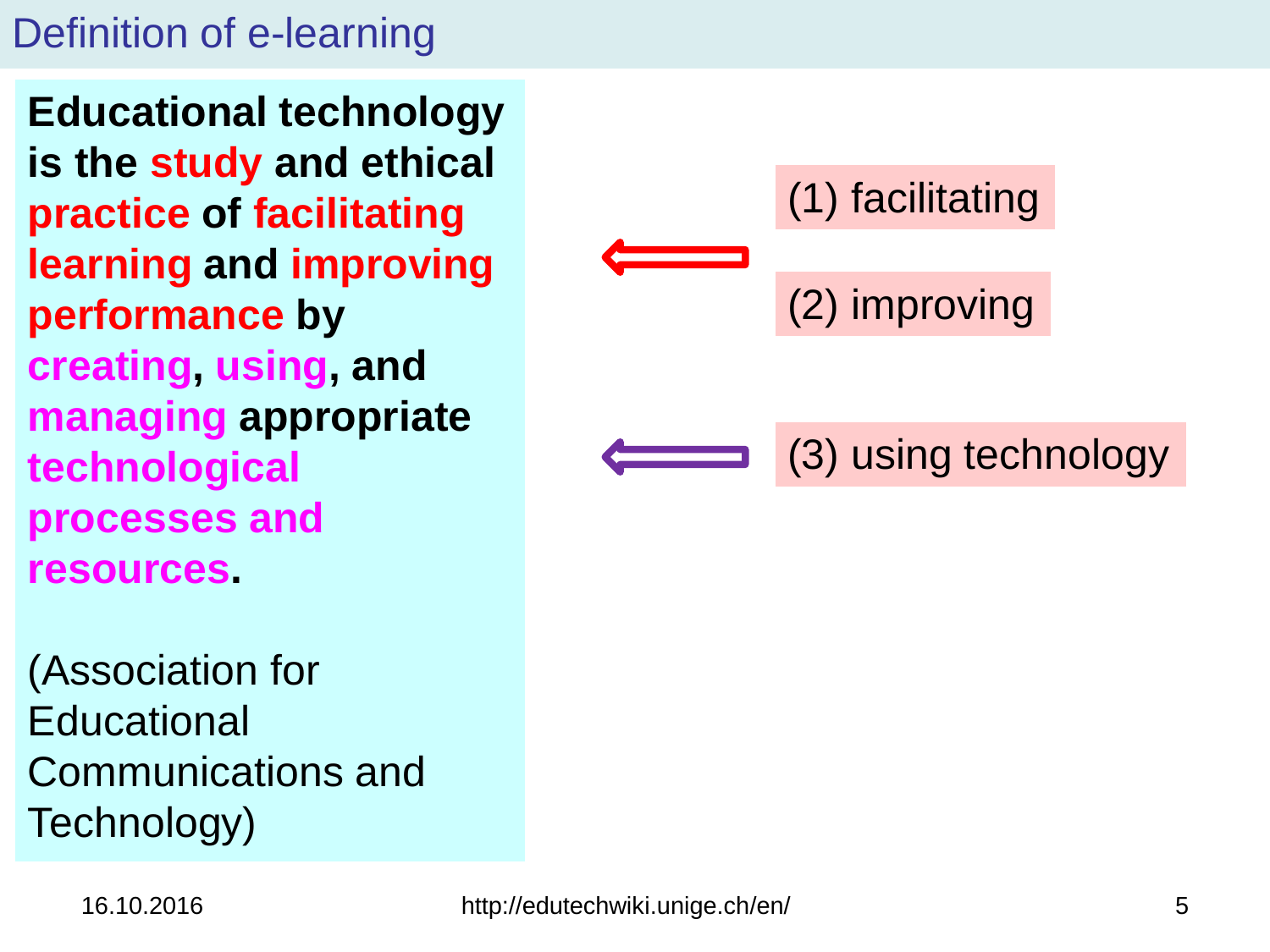Objective: Present and discuss some ideas for reducing cost without reducing quality



Menu: The eLearning challenge Technological change and long term thinki Educational principles and

16.10.2016 http://edutechwiki.unige.ch/en/ 6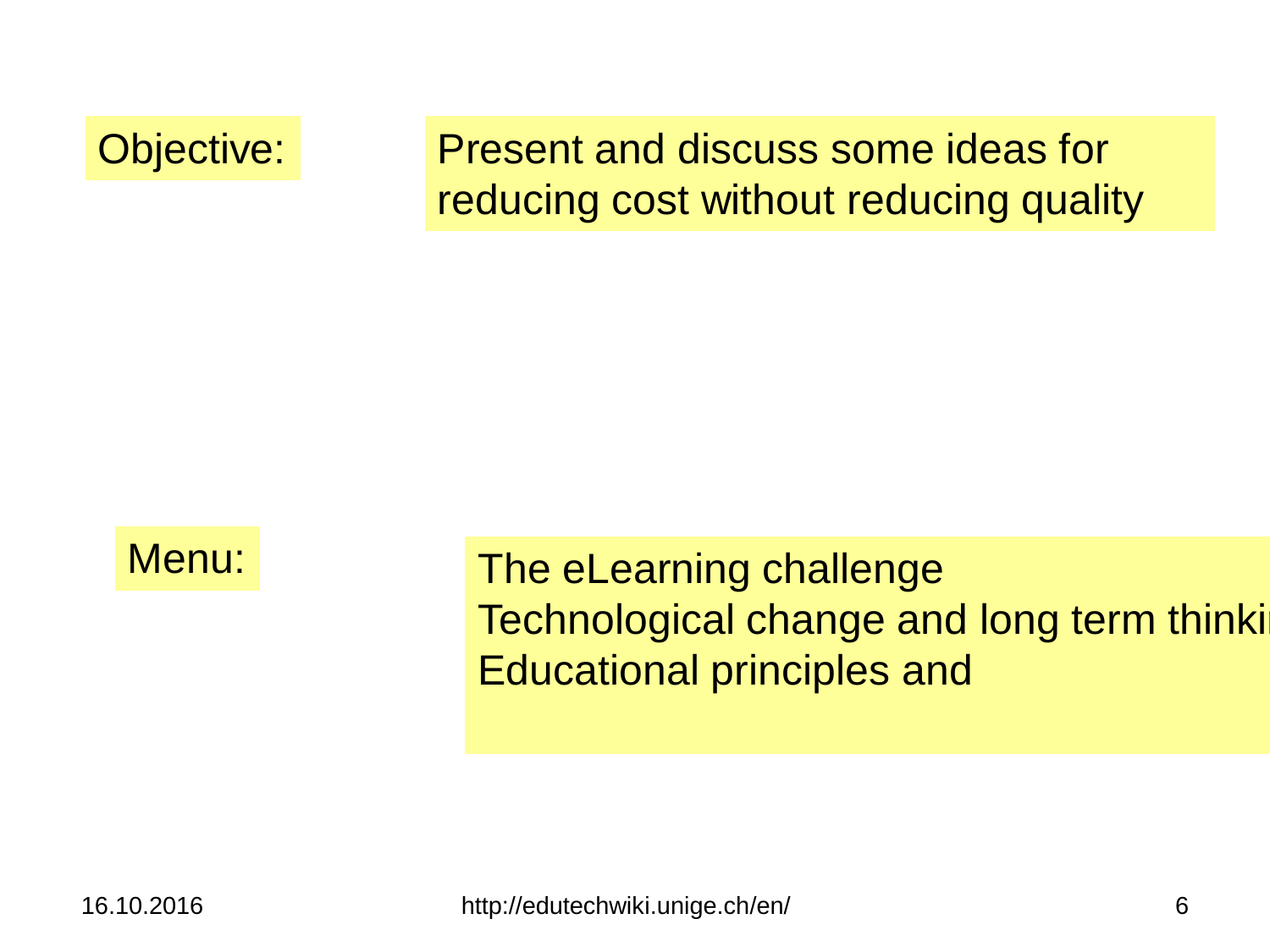

### The e-learning challenge and a first look at cost.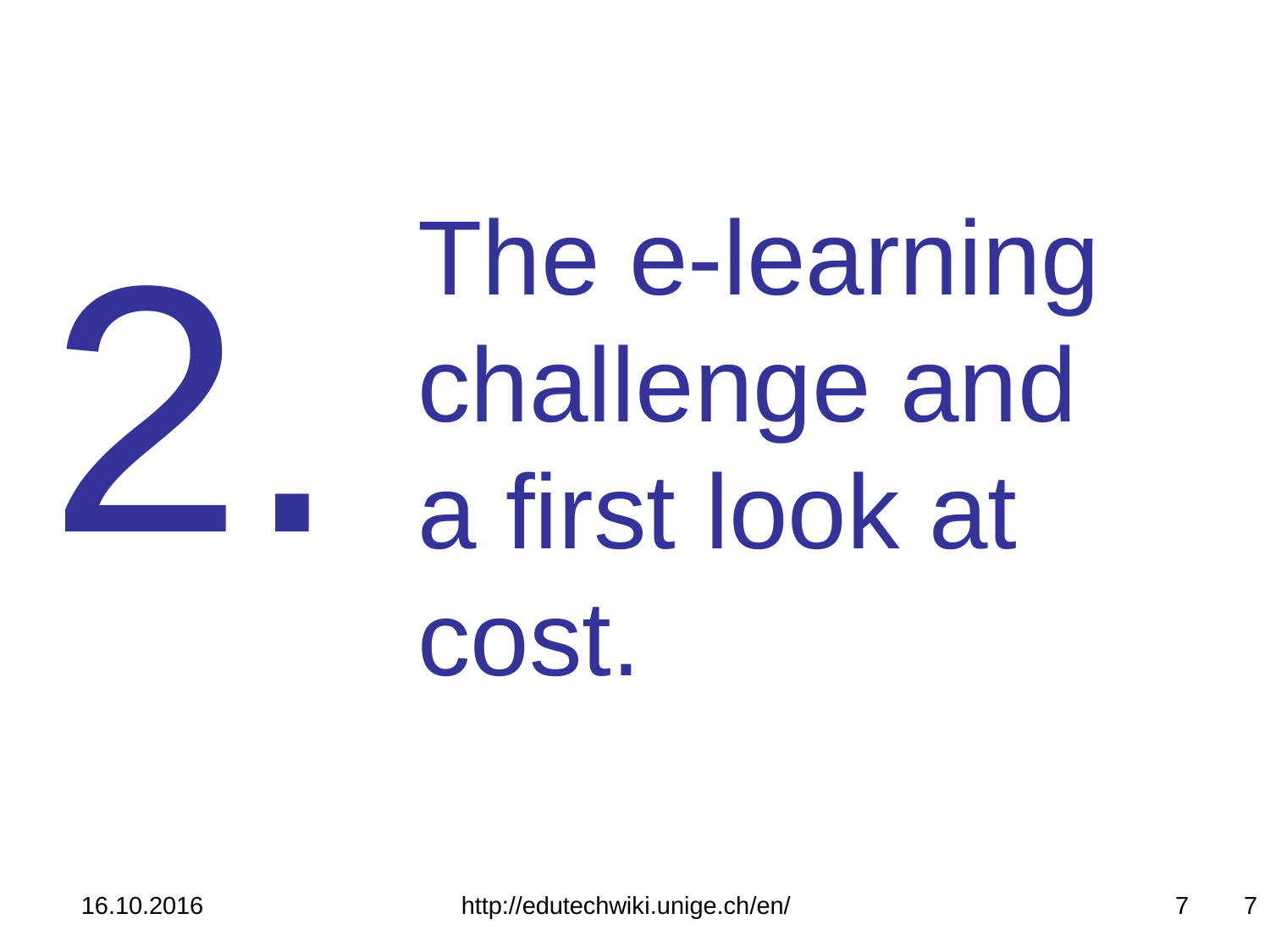#### The e-learning challenge – make it better – more with less

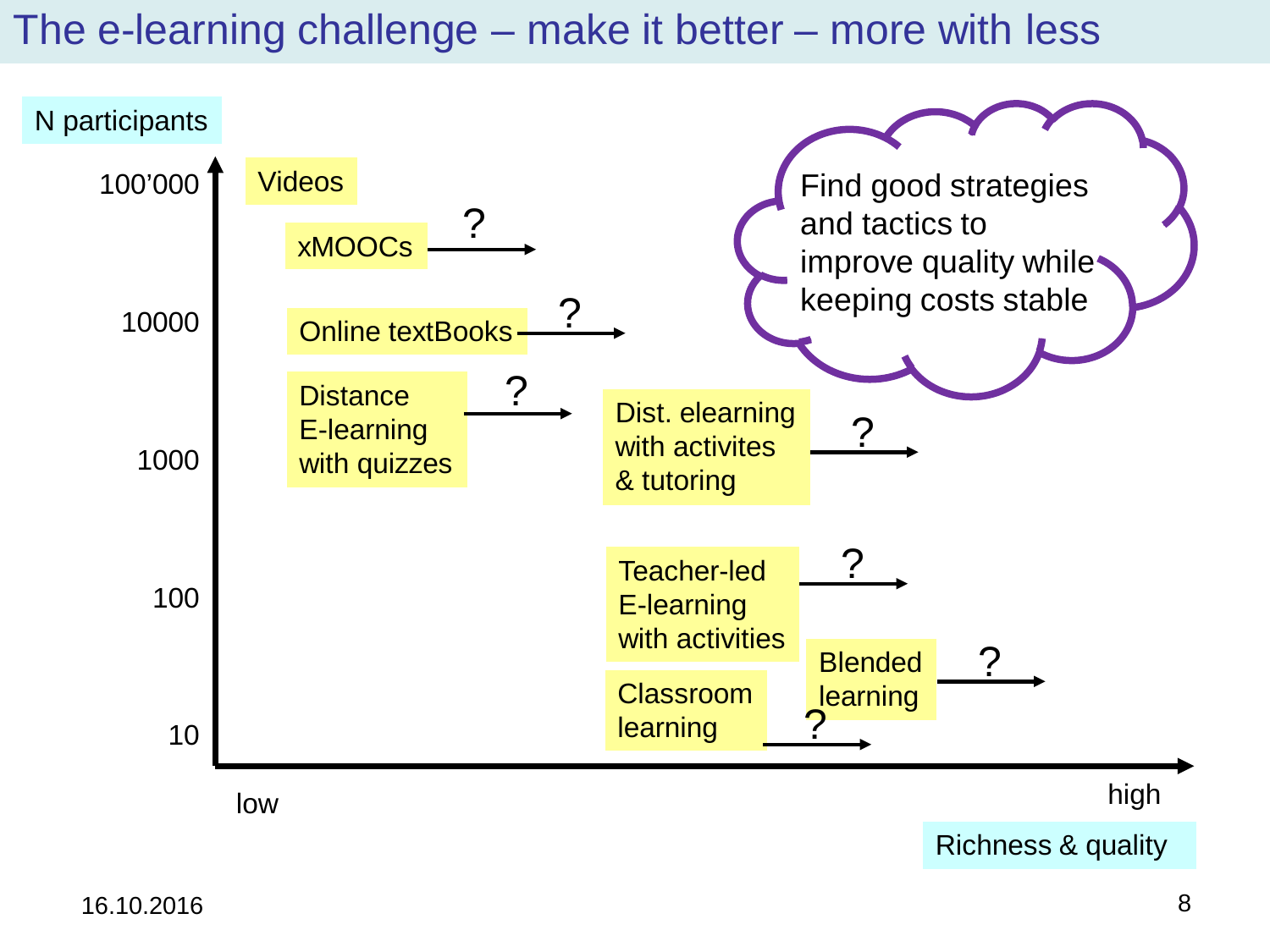#### The e-learning large student numbers challenge – make it better that it usually is …

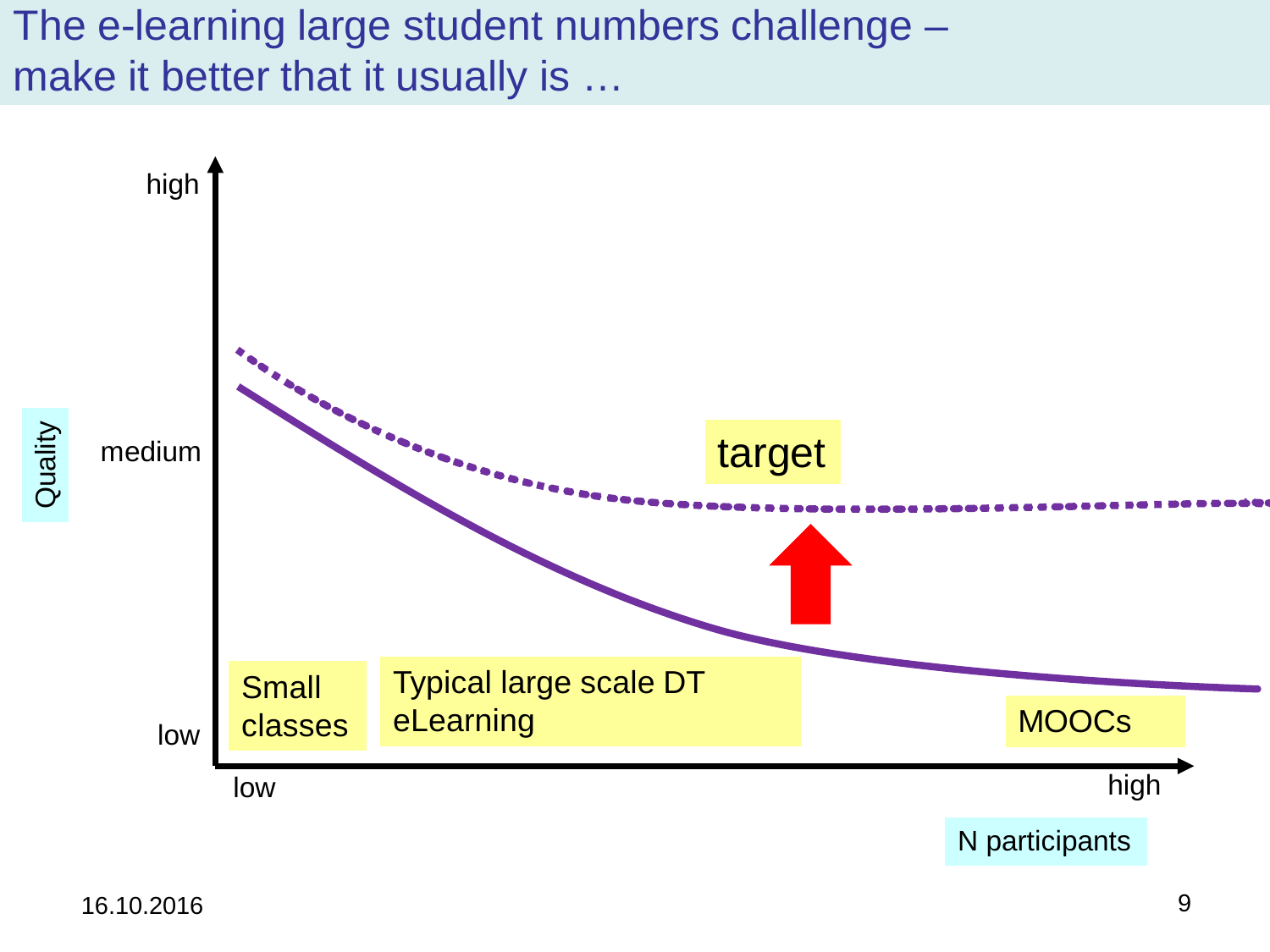The e-learning challenge – be cheaper than presence teaching

DT can get cheaper than presence around years 3,4,5

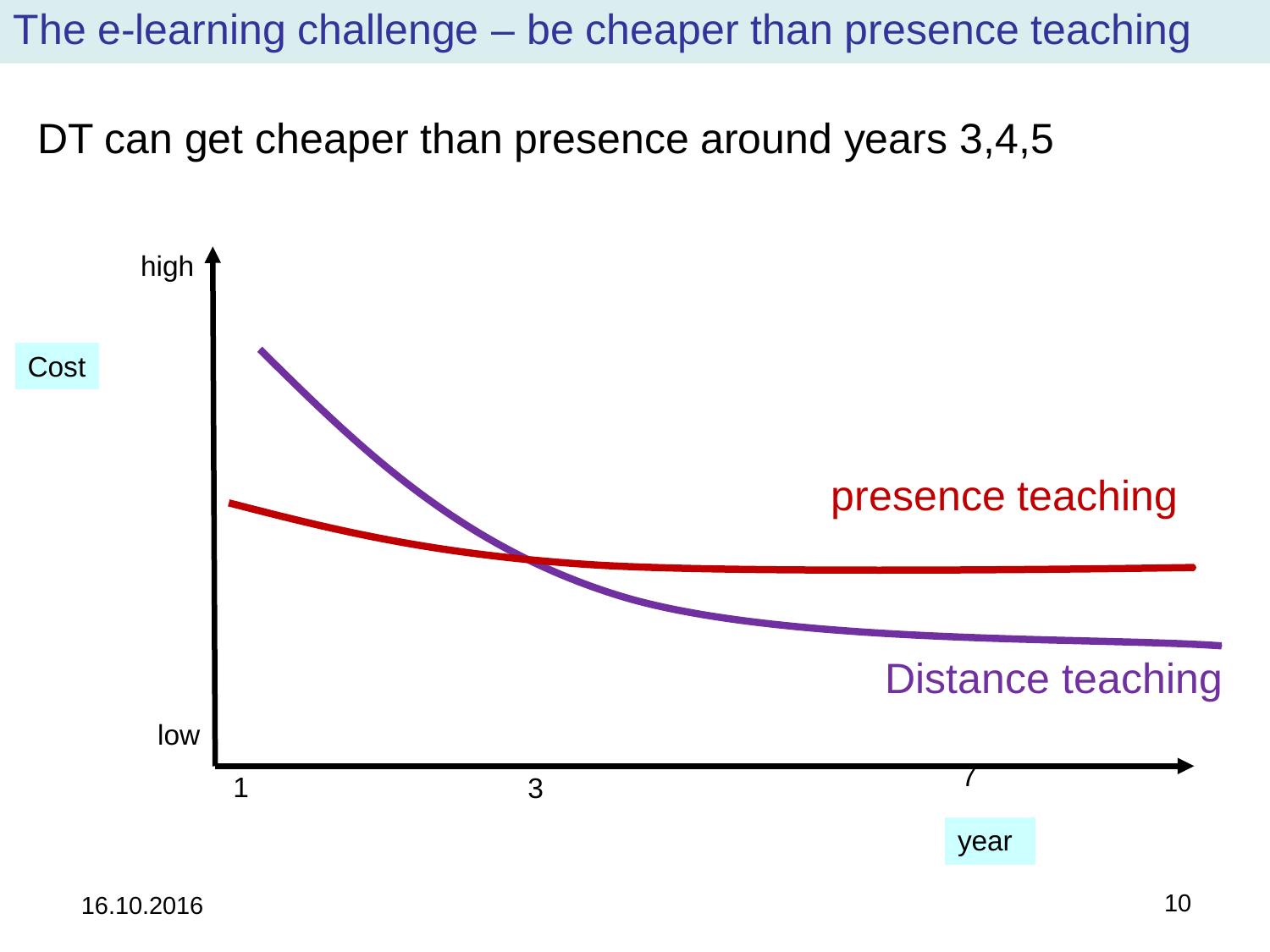#### Most cost remain stable over time

UCB master program business plan, case discussed in Bates & Sangra (2011:144)

- Development is replaced by maintenance
- Delivery (mostly tutoring & assessment) remains stable at 36%
- Target N students in year  $7 = 40$
- $Cost / class = $1100 USD$

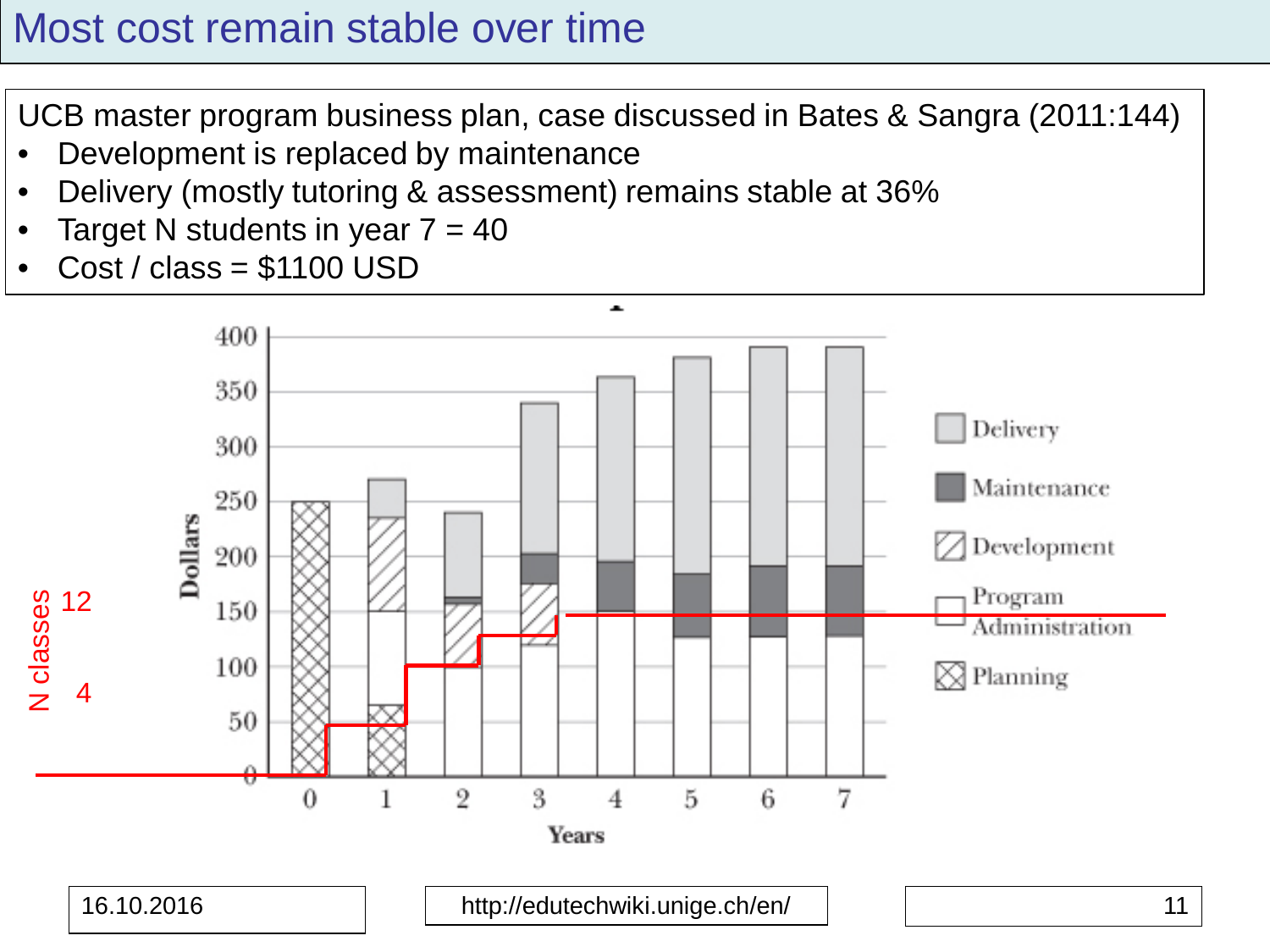#### Typical e-learning benefits and costs

Notice: General lack of understanding of digital technology, elearning and distance learning costs (Bates and Sangrà. 2011).

Benefits:

- Flexibility ("distance" is distance, time of day, time available,..)
- Sharing of costs culture improved (major effect of MOOCs)
- Diminishing costs with augmenting student numbers

### Costs:

- **Delivery**
- Maintenance
- Development
- Program administration
- Planning

I have some ideas on how to reduce these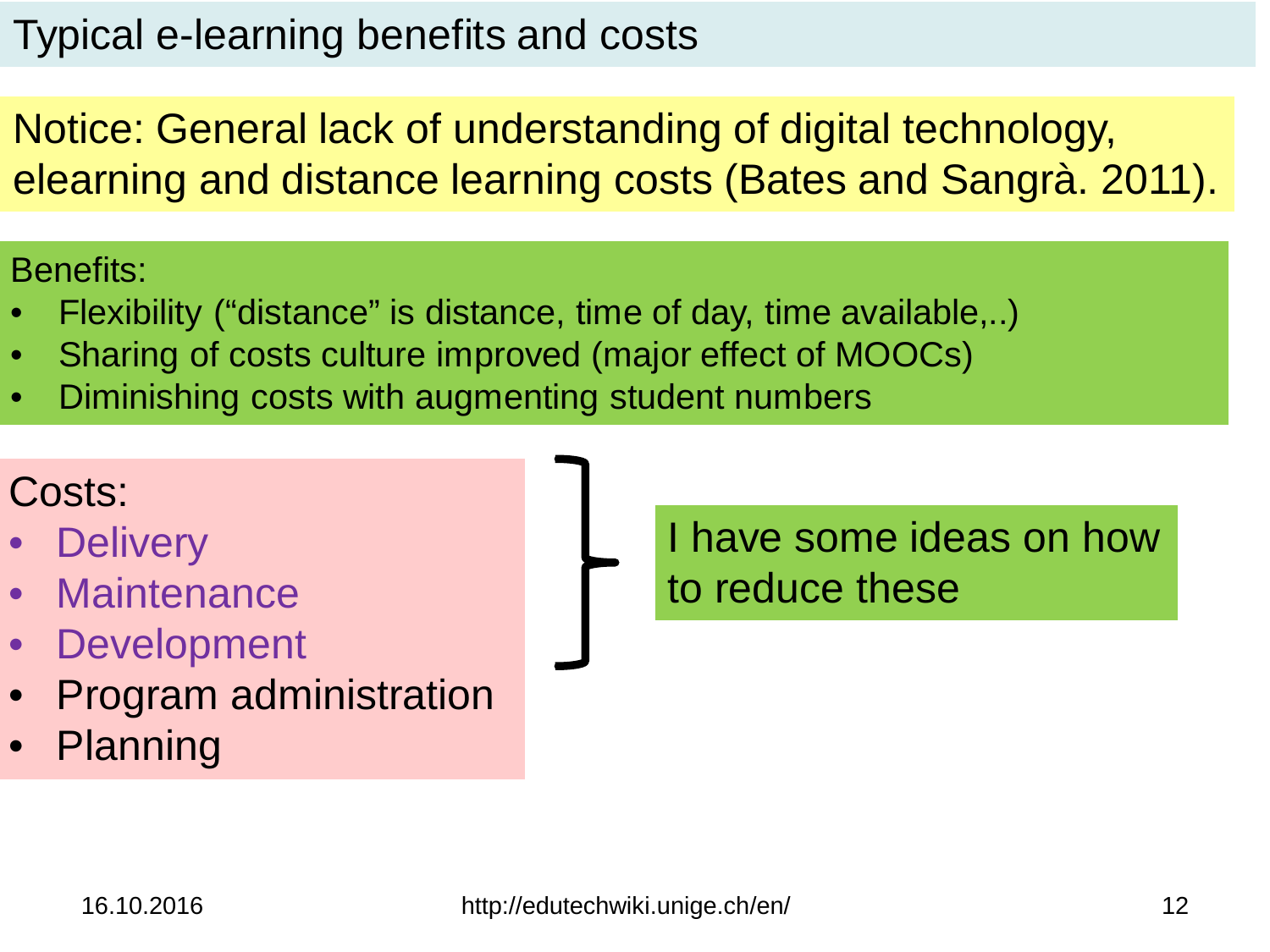General rule #1: E-learning of equal quality is about as expensive as nondigital learning (more tutoring, development, etc.)

General rule #2: Cost structure is different for different uses of technology

General rule #3: Planning, delivery (and sometimes) development cost are underestimated and contribute to rebellion and failure

General rule #4:

#### Subjects of this talk

Cost reduction can be achieved through long-term thinking, synergy (e.g. open resources), design thinking and development of e-learning competency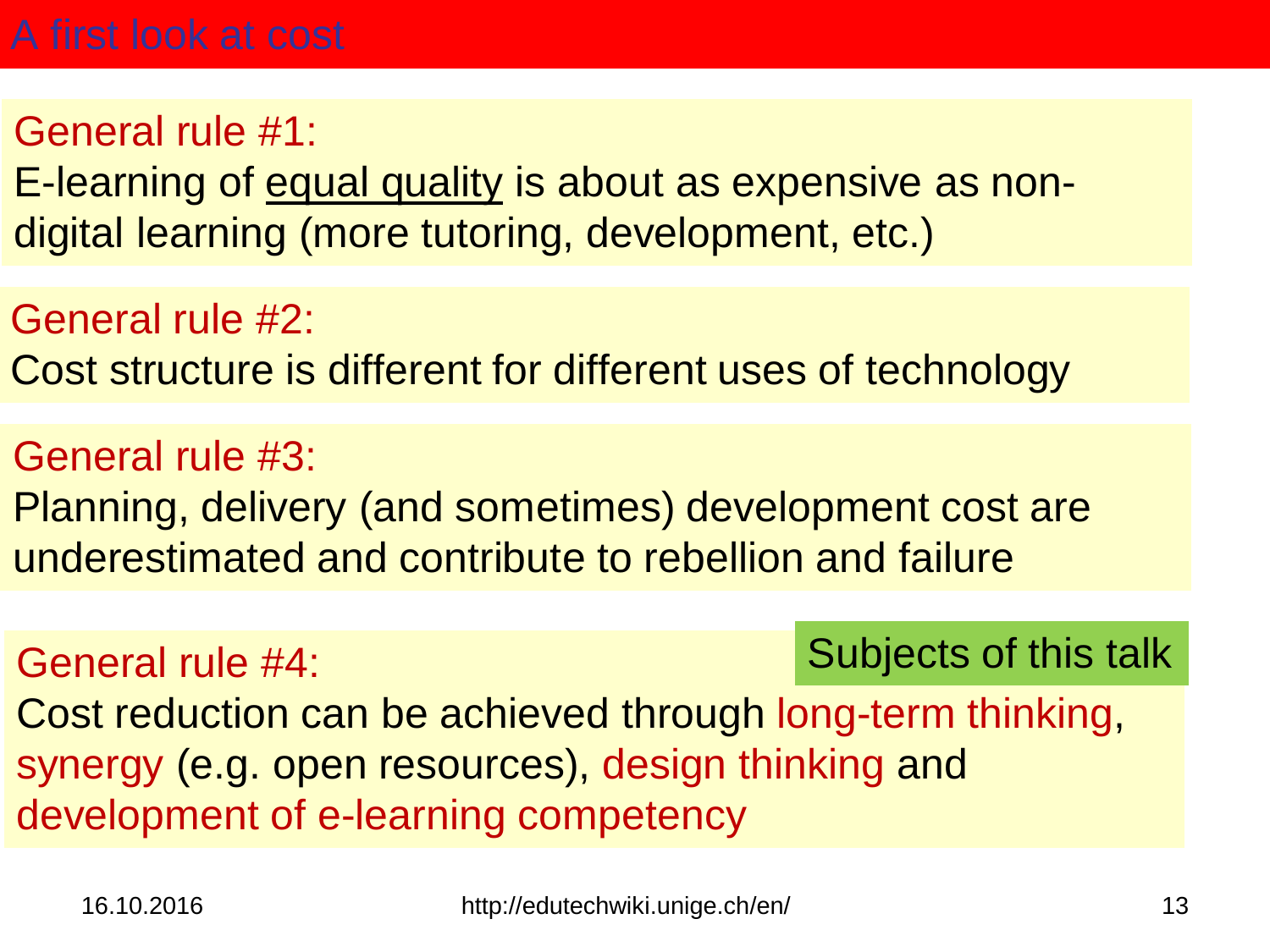Technological change (need for long term thinking) 3.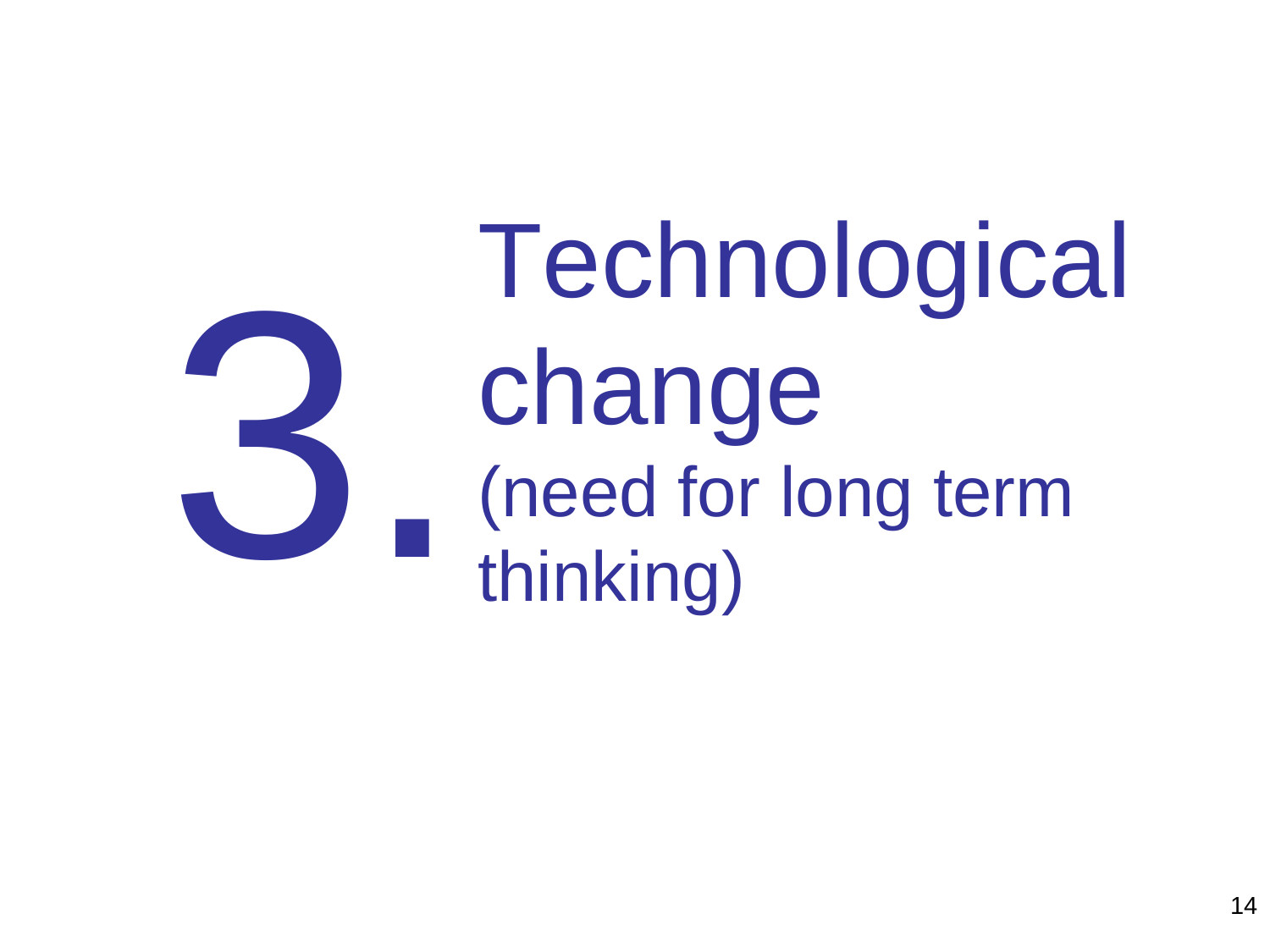#### E-learning = A history of "hype cycles"



Technology, not pedagogy, triggers new cycles (according to Gartner)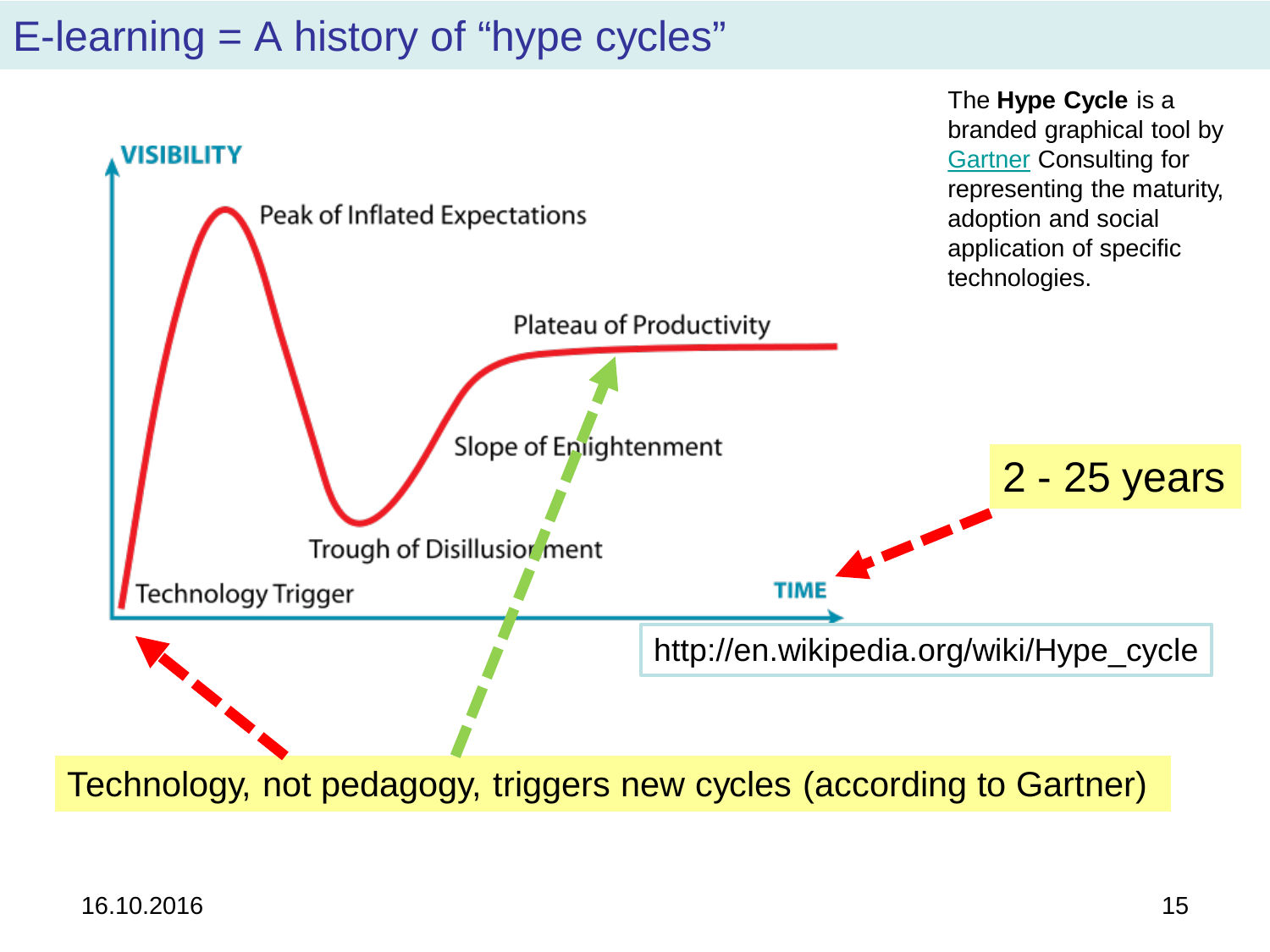#### The technology hype curve in education (for the year 2016)



Interactive tool:<https://hypecycle.umn.edu/>

16.10.2016 16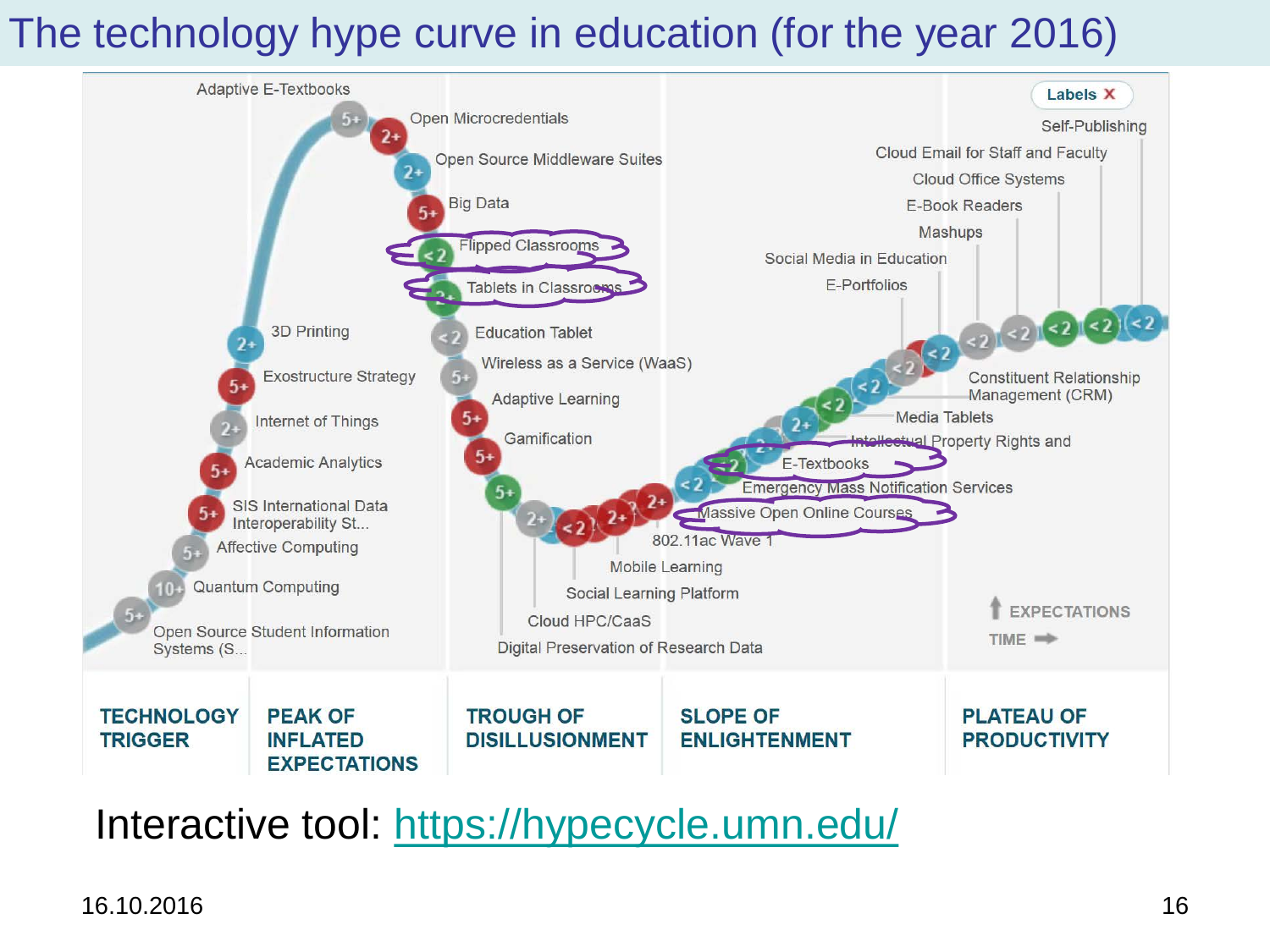#### Where Gartner is wrong ….



Every 15 years a new dominant hype in an area of education Every 10-20 years there is a "restart"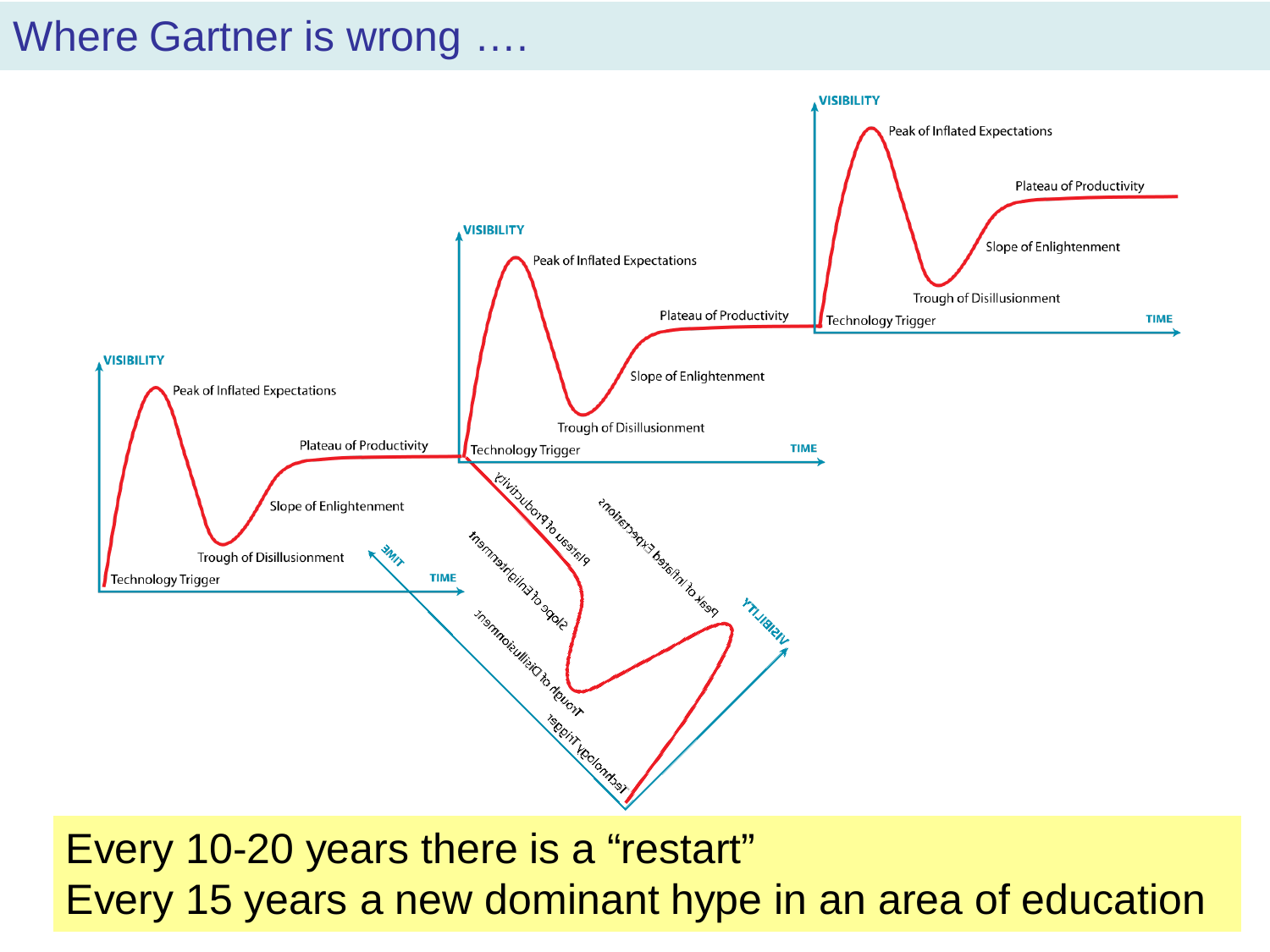#### History of educational technologies (examples)

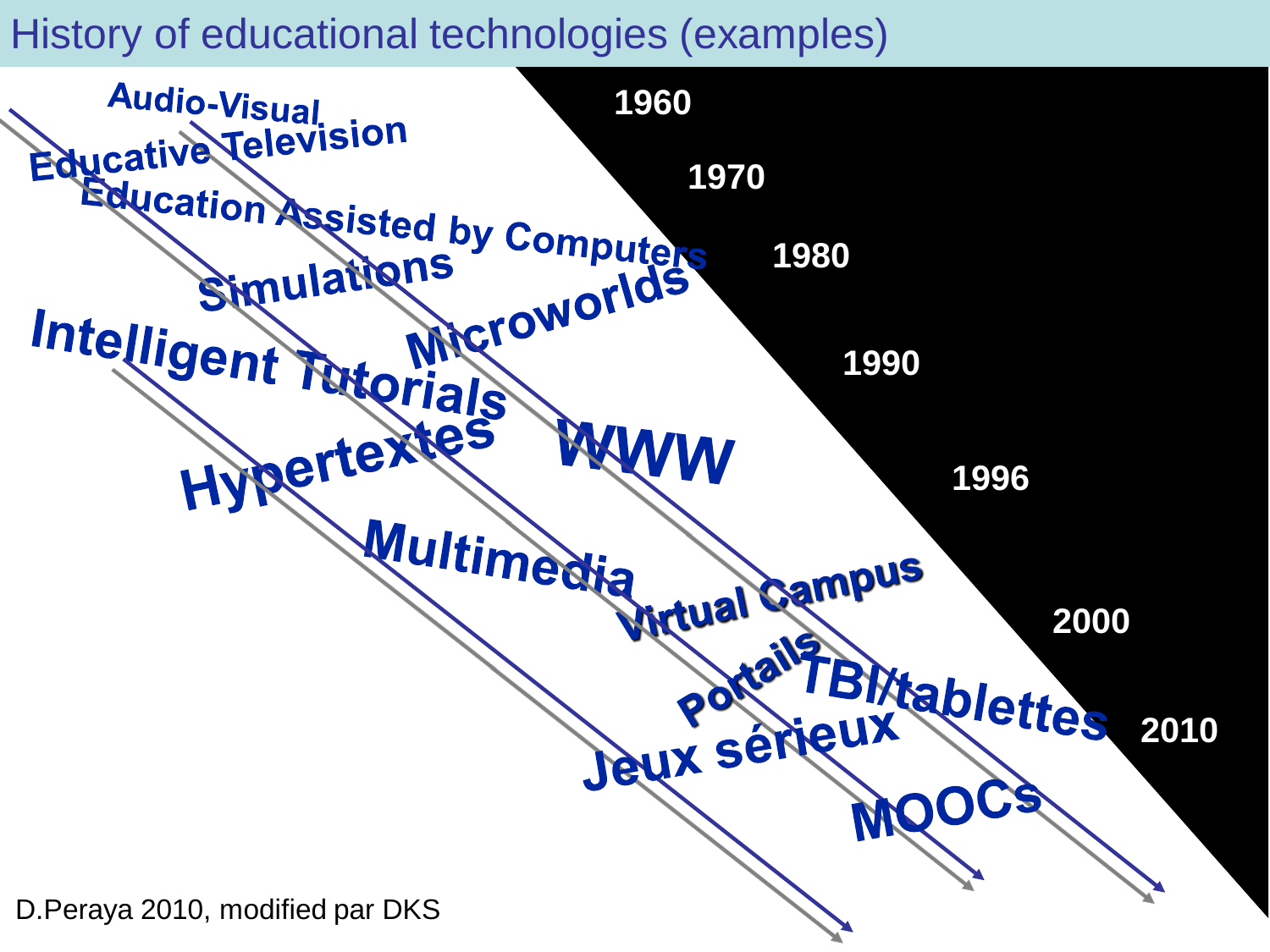#### E-learning – "Big inventions" about every 10-20 years

- New administrative structures are created, little communication
- New people enter the game, no understanding of basic principles
- Cycles (the «return of …»)

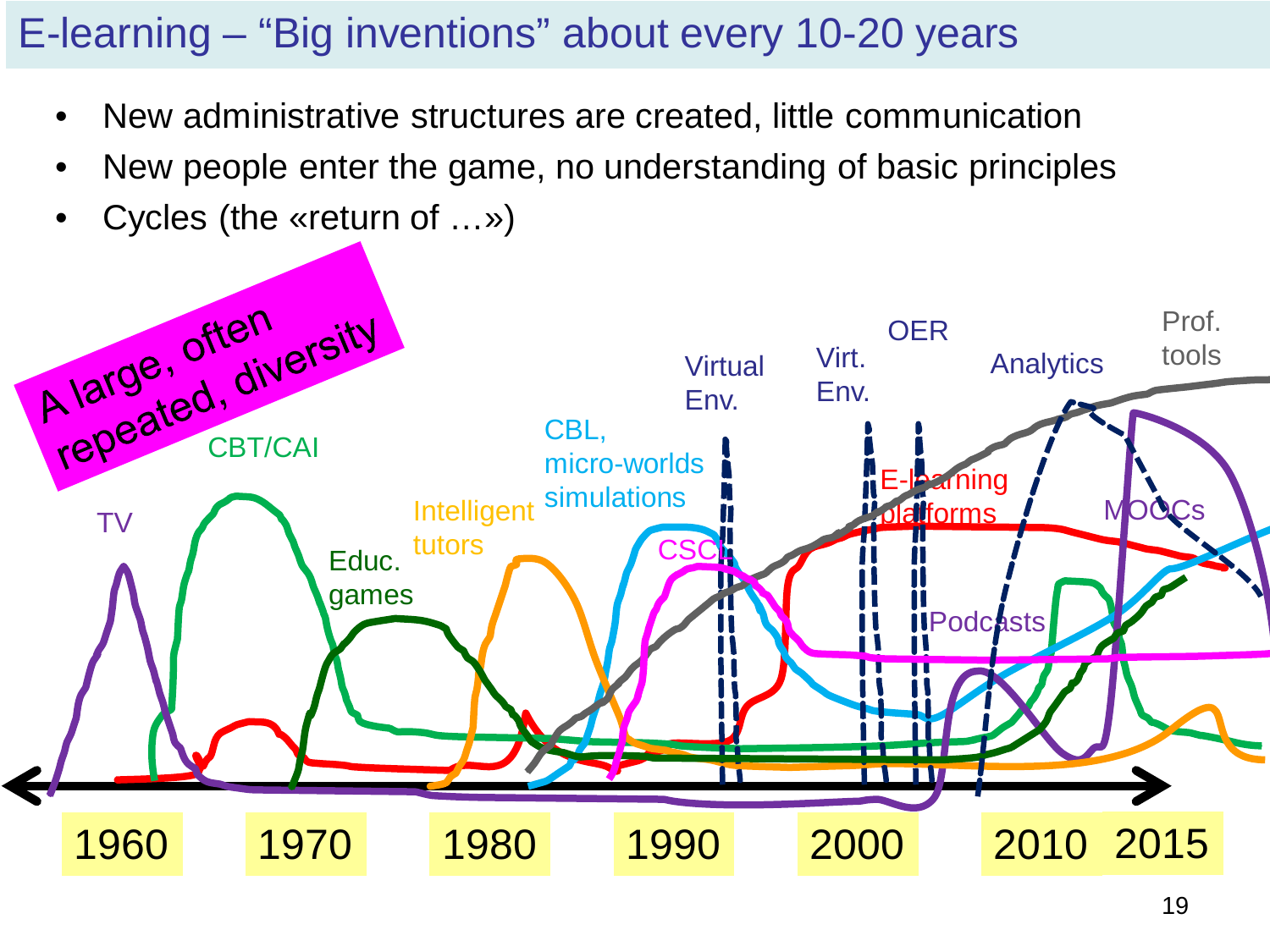#### Example:

Sometimes change appears to be fast, but there is always a past ! The xMOOCs «tsunami» bundles other «innovations»…





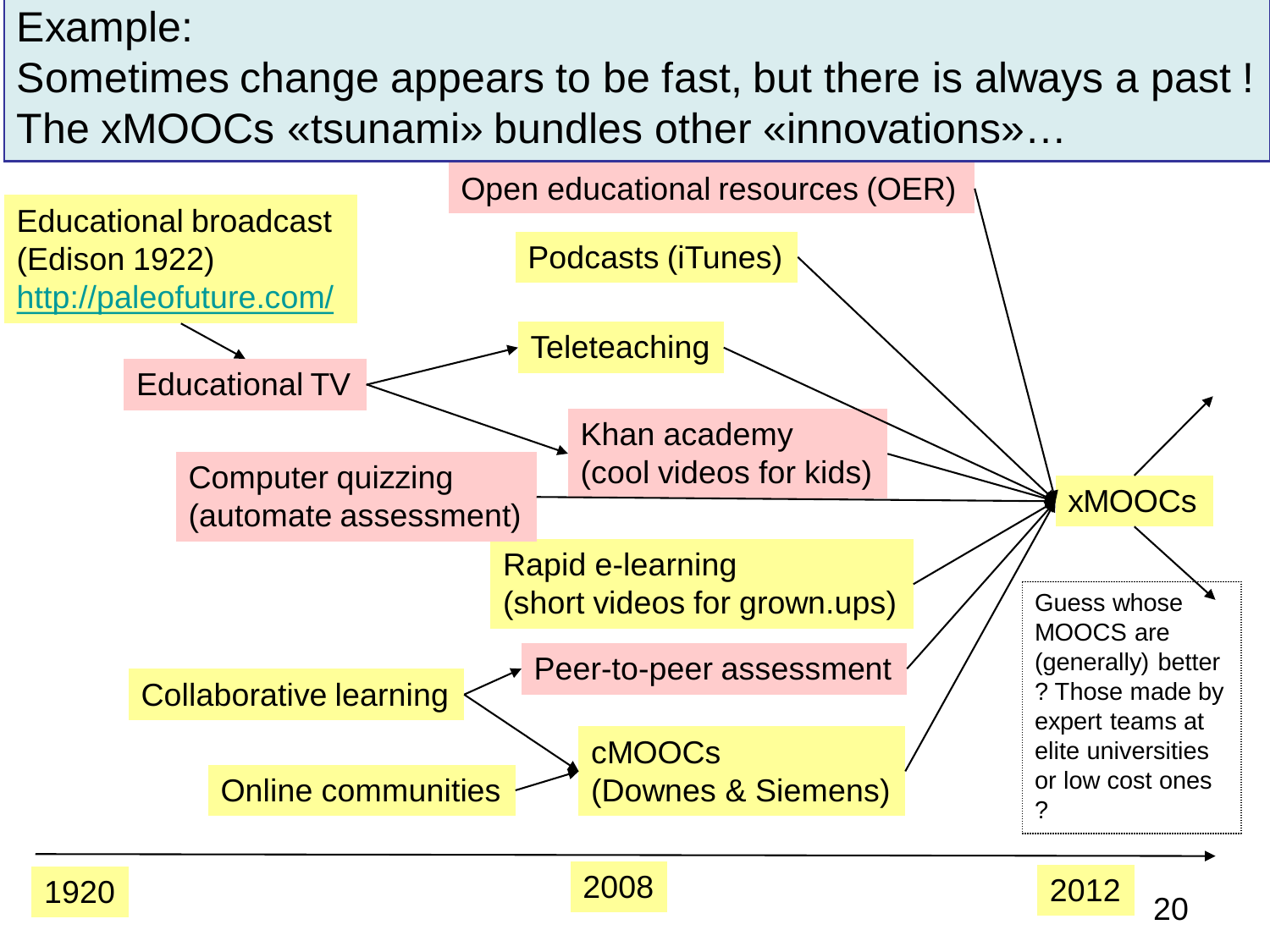- 1. Repetition without taking into account prior experience (e.g. podcasts, peer tutoring, quizzing in case of MOOCs)
- 2. Lack of knowledge transmission between generations (see above)
- 3. Lack of sound engineering principles (no clear identification of targets, no clear language, no reproducible designs, lack of documentation, etc.)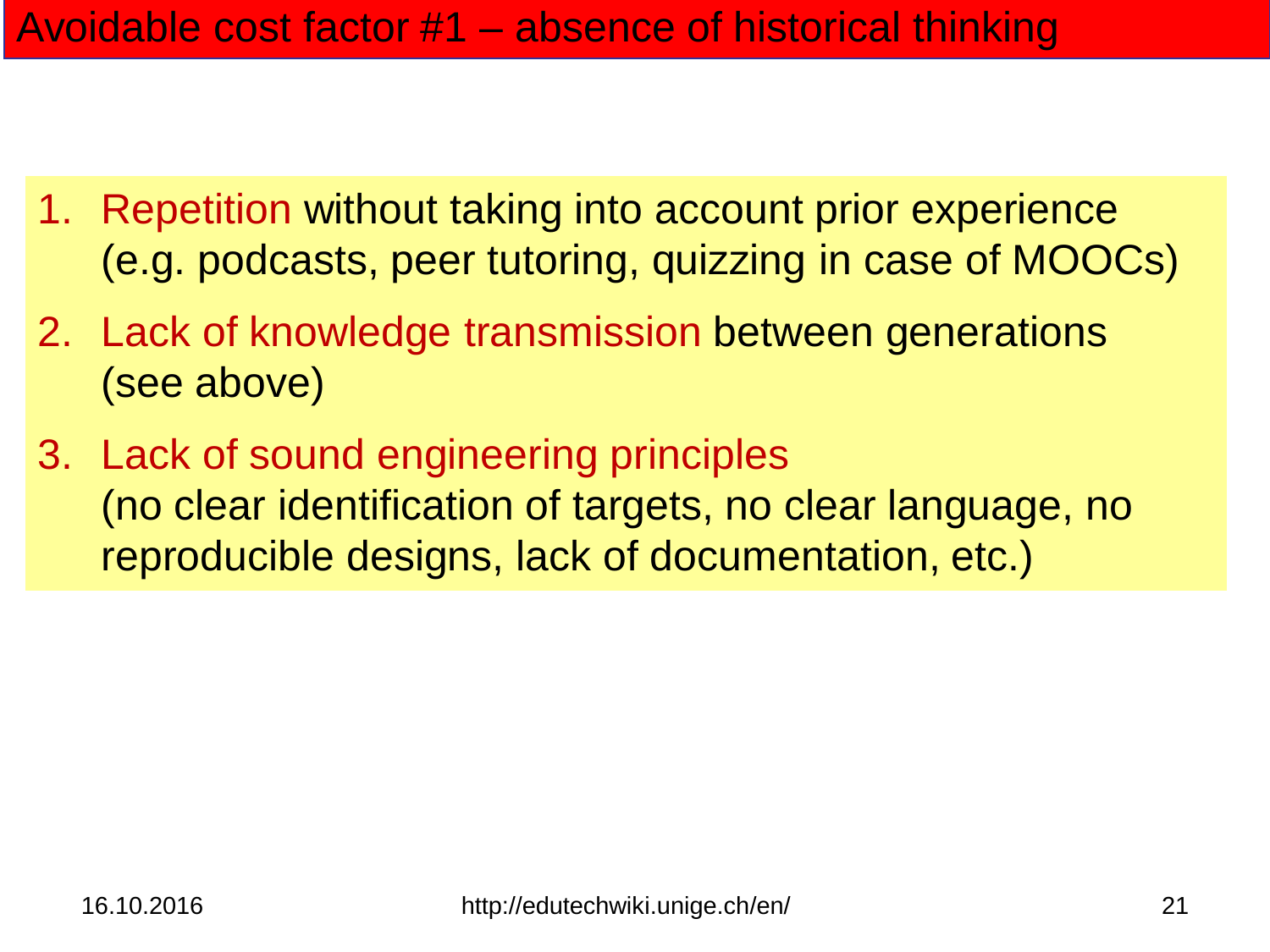- 1. Look at past experience
- 2. Document technical and pedagogical designs and experiences
- 3. Do long term planning (15+ years for a single institution), learn from failure, imply all stakeholders
- 4. Do not just adopt a techno-pedagogy, because it is in the media (find very good rationales and align)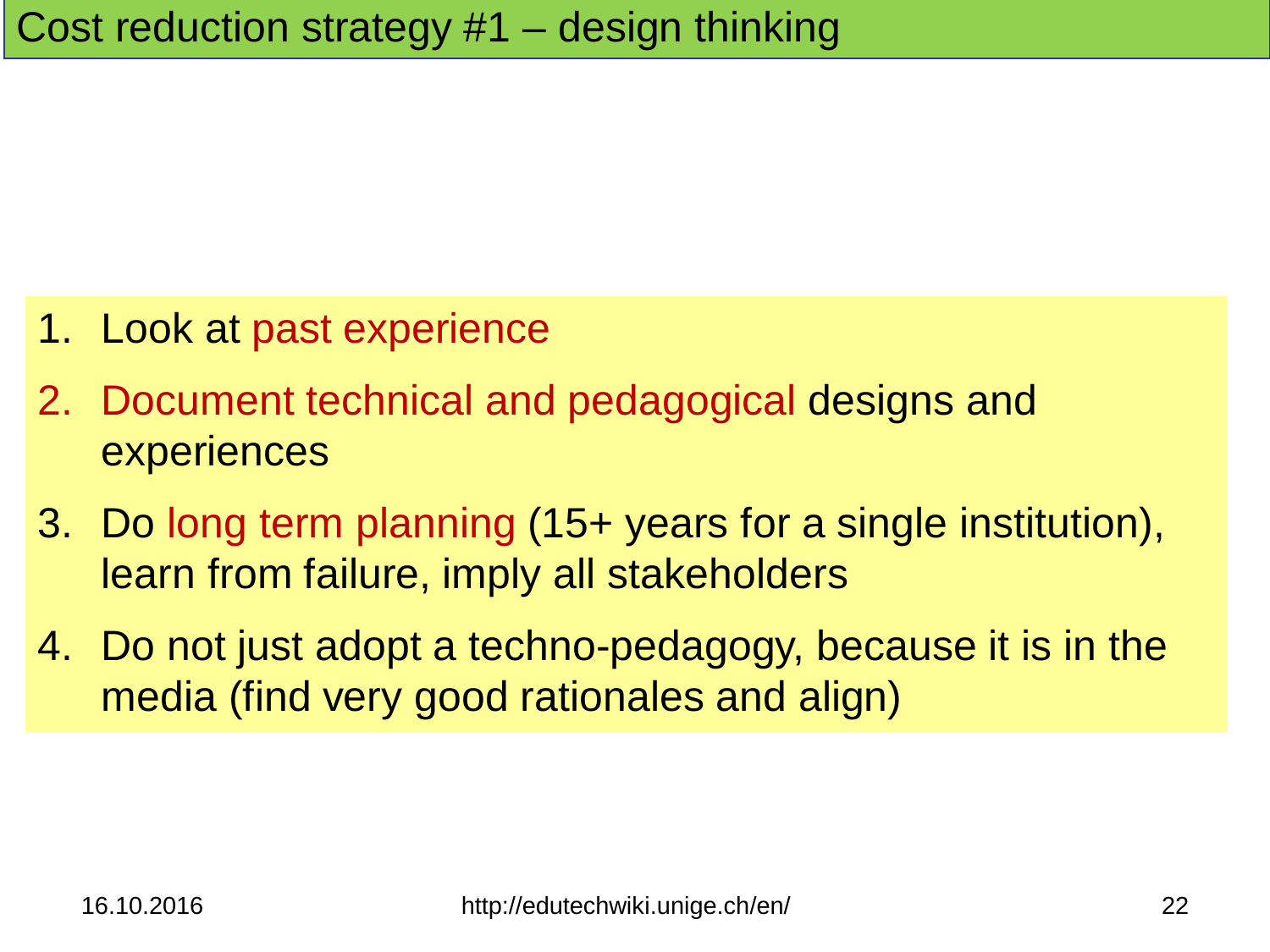### Educational & participation principles (avoiding disaster) 4.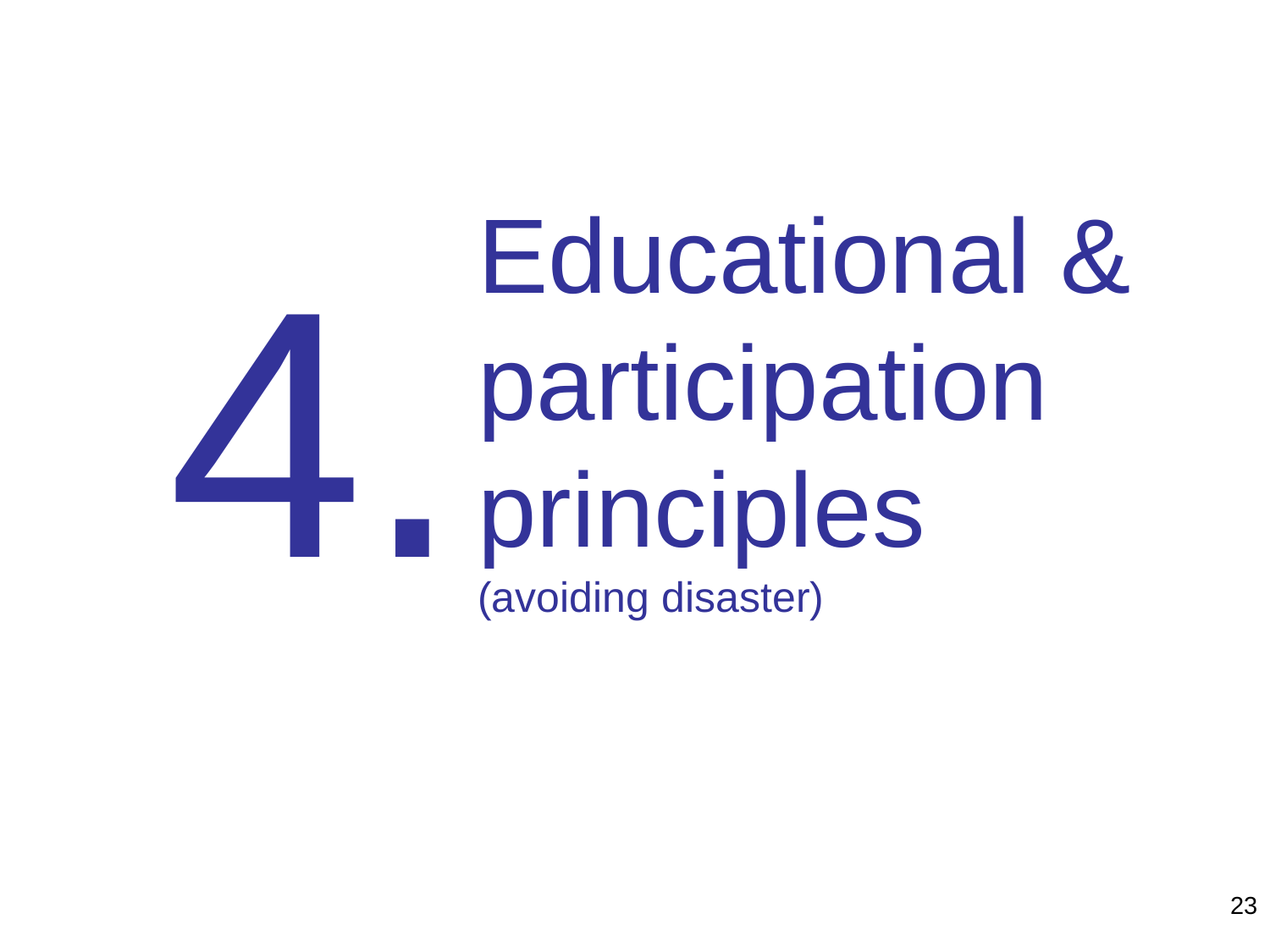The bottom line from many meta studies:

Learners need guidance and feedback

Task and activity-centered strategies give better results, but require "scripting"

Most learners need (formal) challenge

Quality is more important than type of design

| Education |
|-----------|
| is design |
| for       |
| learning  |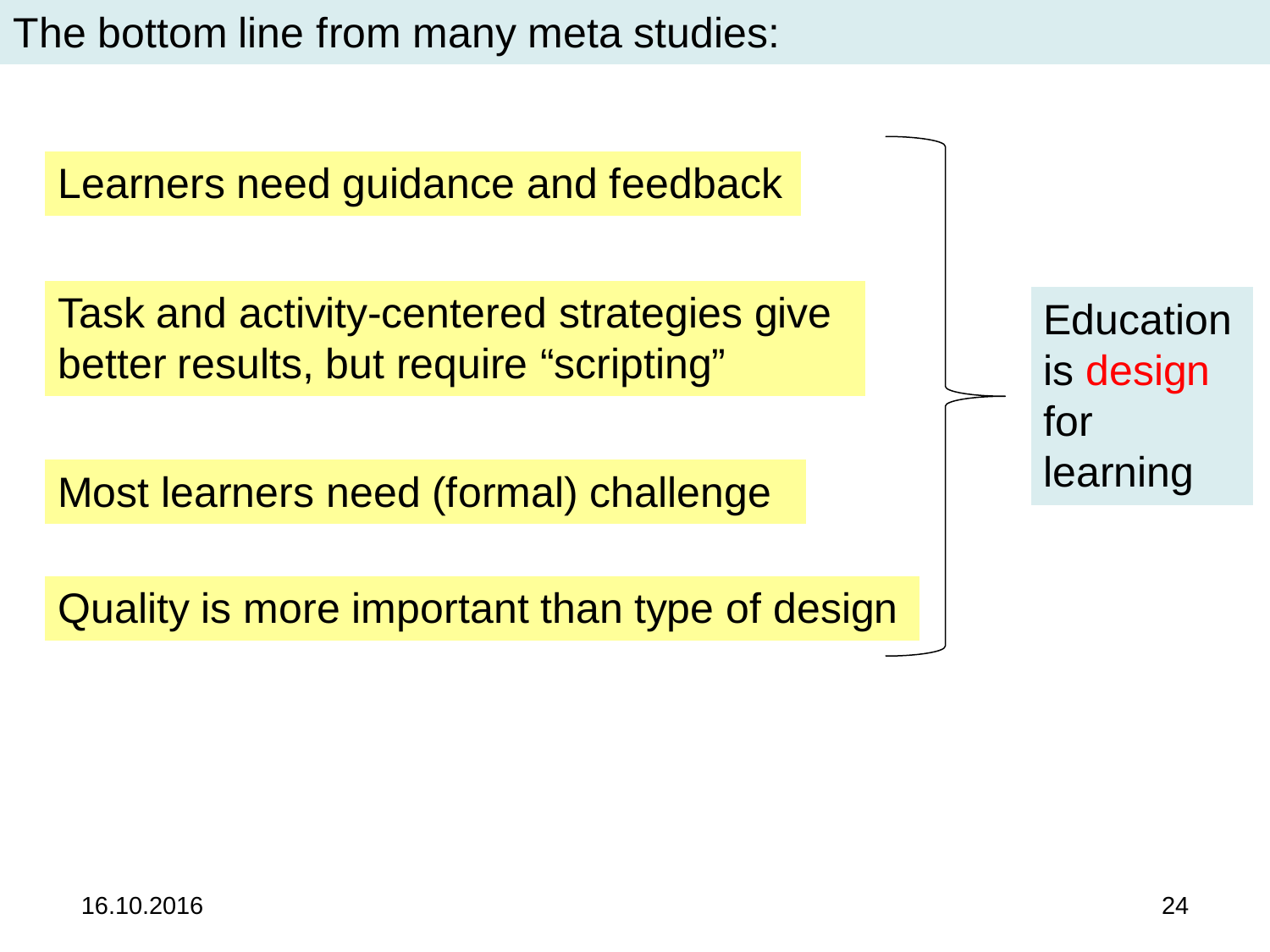#### First principles: what is good education ?



- 1. The demonstration principle
	- Learning is promoted when learners observe a demonstration
- 2. The application principle
	- Learning is promoted when learners apply the new knowledge
- 3. The activation principle
	- Learning is promoted when learners activate prior knowledge or experience
- 4. The integration principle:
	- Learning is promoted when learners integrate their new knowledge into their everyday world
- 5. The task-centered principle
	- Learning is promoted when learners engage in tasks that lead to something

<http://mdavidmerrill.com/Papers/firstprinciplesbymerrill.pdf>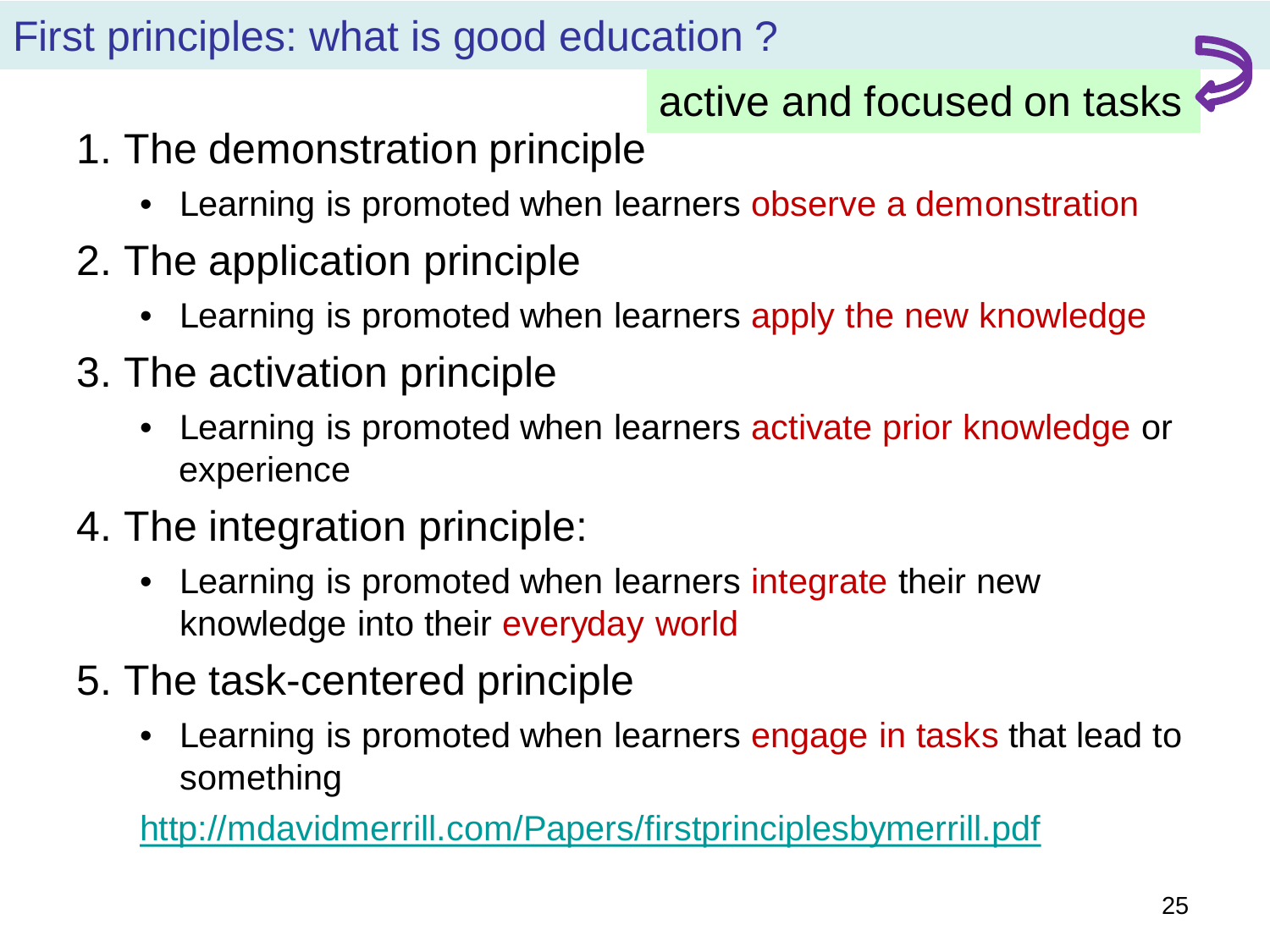#### Tutoring and «presence»

#### Drop out rates

- Presence as well as will approach the model of the ching (DT)
- DT with little tutoring and présence elements: 60-70 %
- DT with good tutoring and presence building: 10-40%
- Normal university teaching: 10-40 %

Distance teaching (DT) requires a tutoring structure and that participants have a sentiment of presence

16.10.2016 26 If they are coached, tutored and feel being part of a «place» they engage more and more deeply.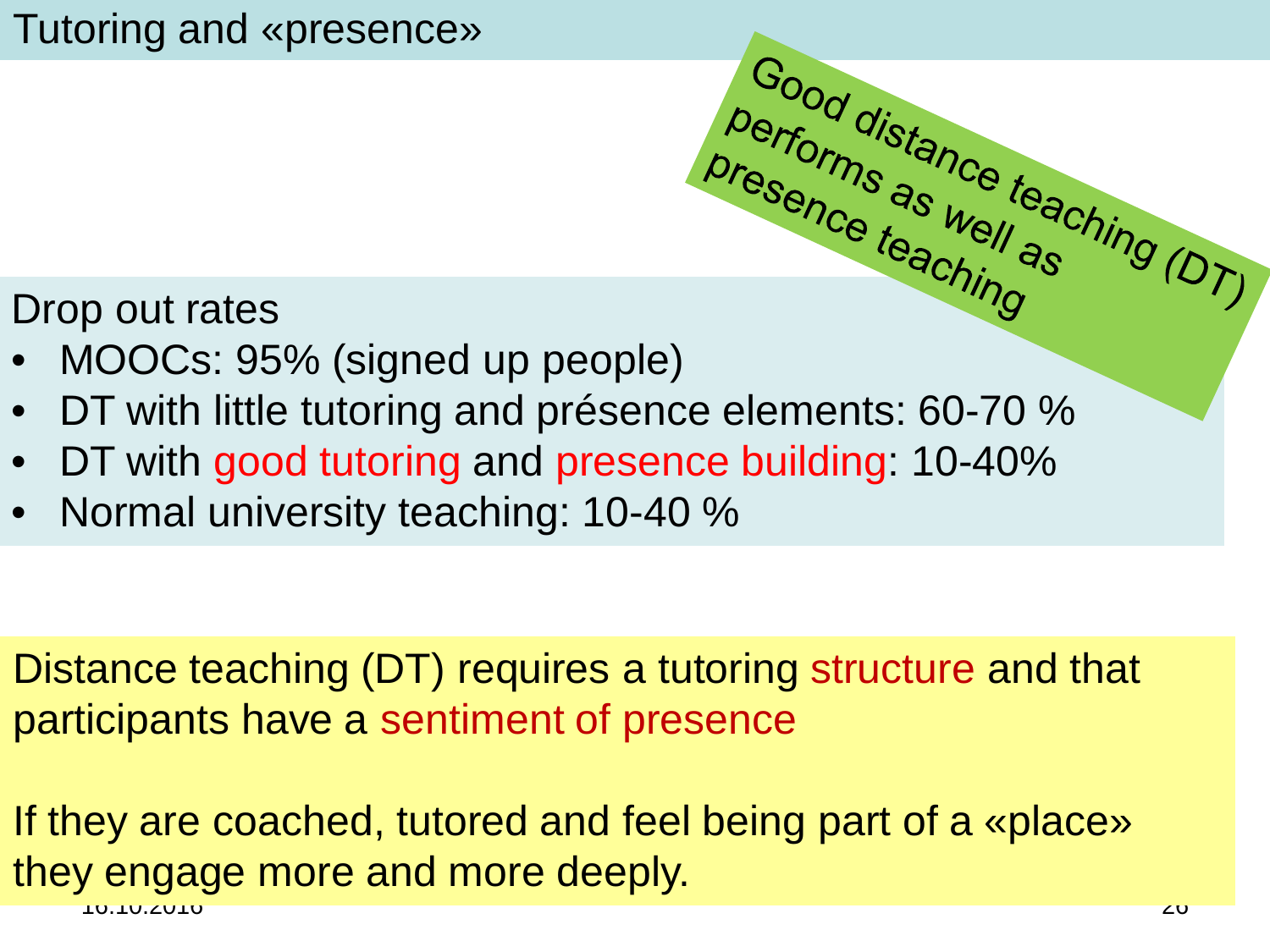#### Cost factor #2a – quality (not reducable)

- 1. Tutoring and coaching is required and cannot be compressed much
- 2. Learning activities must be well designed (a pure contents-based approach leads to failure)
- 3. (Development for mass education): materials must be well prepared

#### cost factor #2b – disasters (avoidable)

- 1. Ignorance of basic pedagogical principles
- 2. Illusion that cheap and quality mass education is possible (there are documented failures of would-be distance universitities, e.g.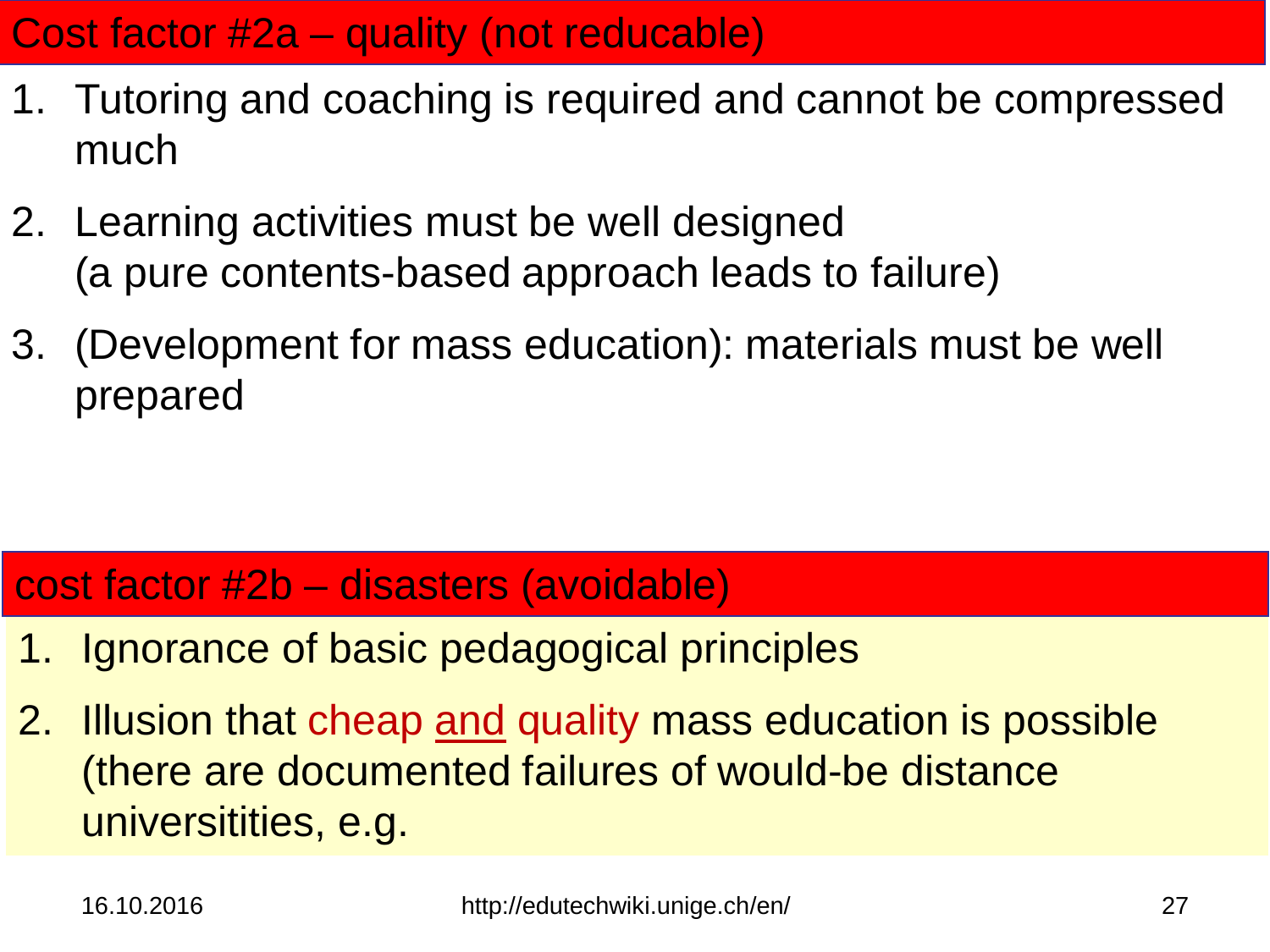- 1. Evaluate cheaper ways of tutoring (e.g. peer tutoring, older students/experienced workers tutoring novices (give them credits, etc.)
- 2. Share creating materials, reuse other's materials
- 3. Use "de facto" or real standards and online collaboration for material production.
- 4. Avoid failure by respecting basic educational principles
- 5. (Small classes, workplace) Have learners contribute in various ways. Educate participating, reflective and active learners.
- 6. In organizations and enterprises, replace training courses by a general open learning and knowledge culture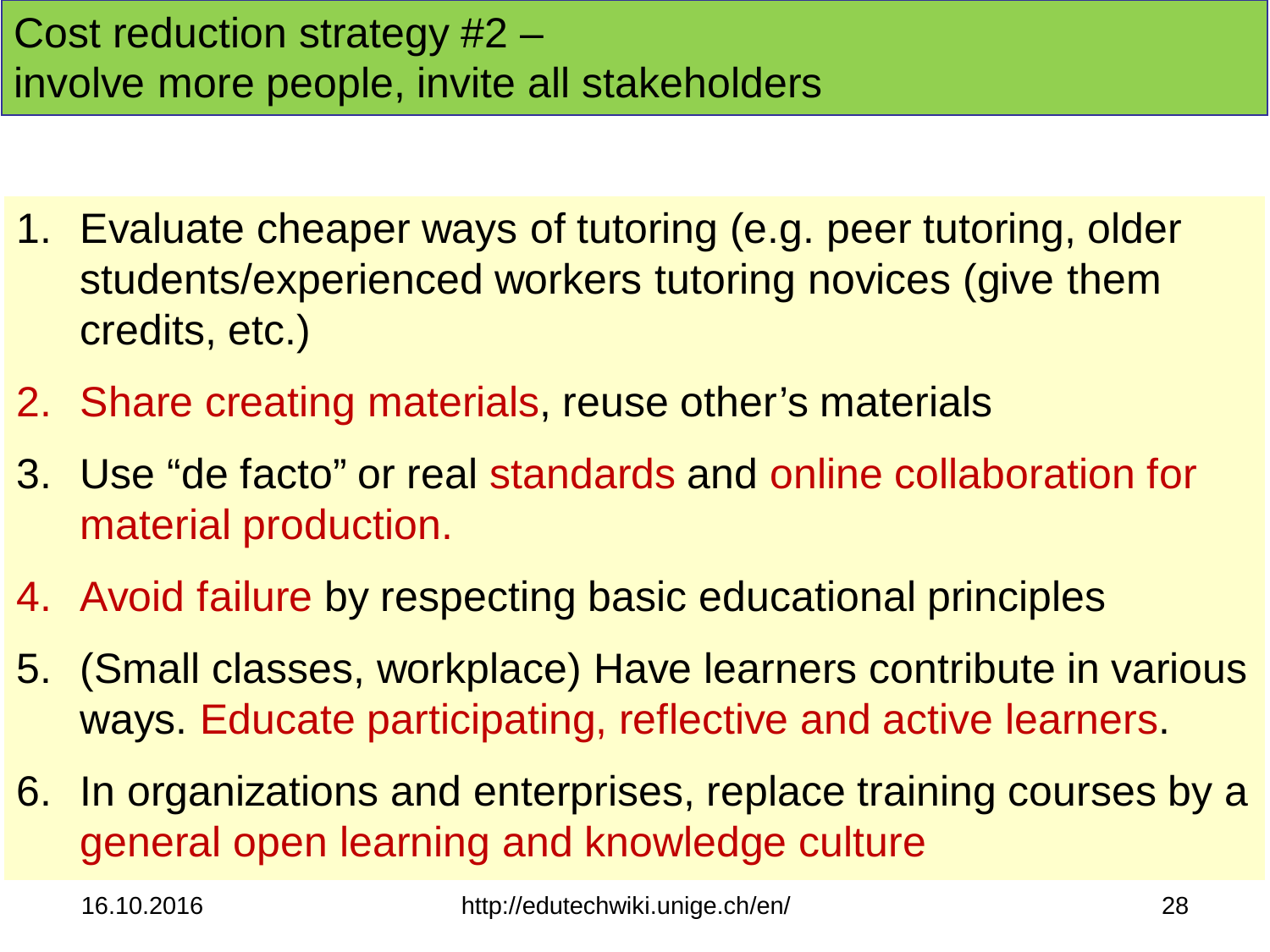# Instructional design 4.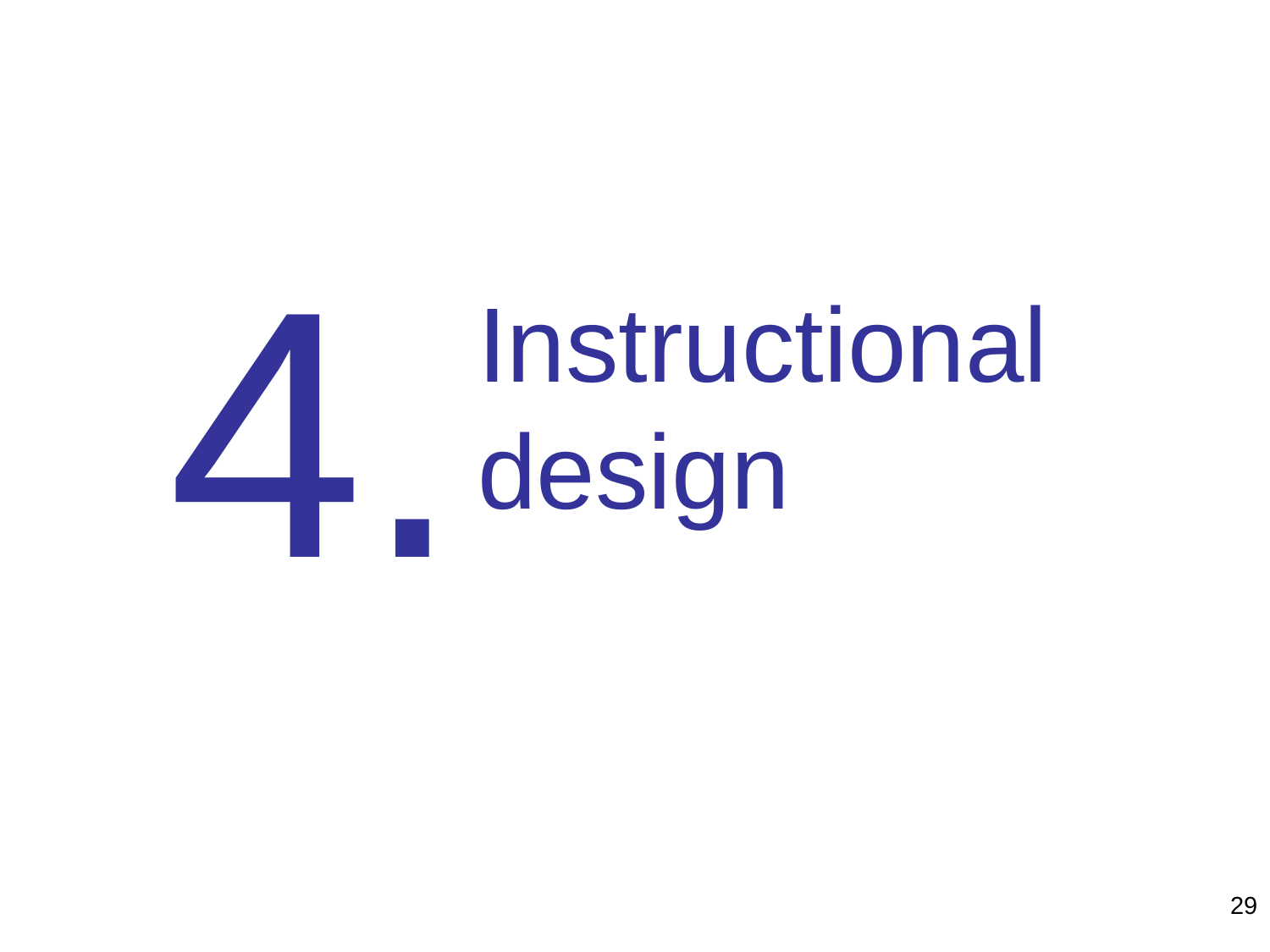#### Align:

- Learning goals
- Pedagogy (strategy & tactics)
- Technology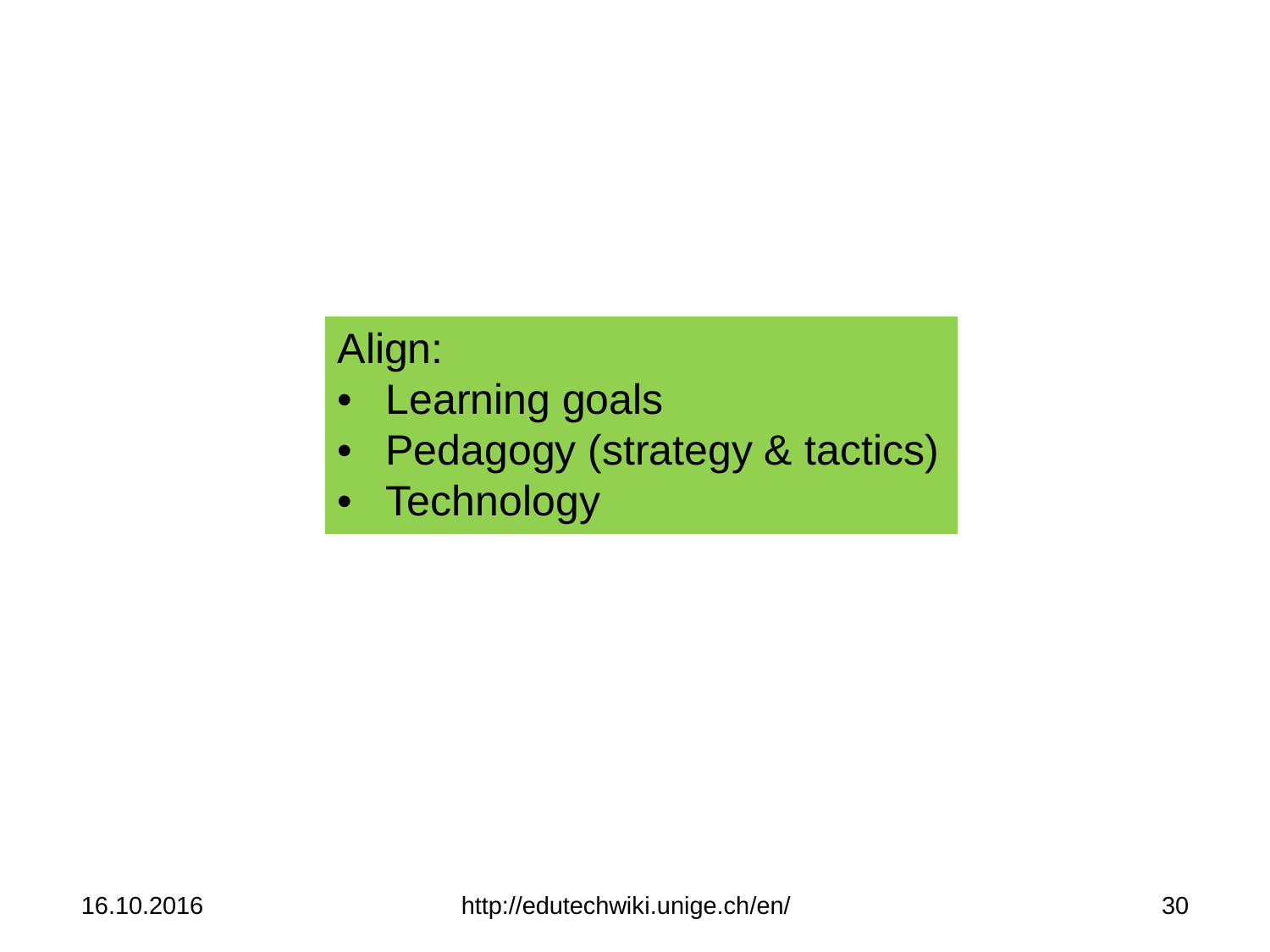|                                                                                             |                                 | Learning types                                                                                               | Ex. strategies Ex. technologies                                    |                                                                                                                                            |
|---------------------------------------------------------------------------------------------|---------------------------------|--------------------------------------------------------------------------------------------------------------|--------------------------------------------------------------------|--------------------------------------------------------------------------------------------------------------------------------------------|
| goals<br>and<br>types<br>fit learning<br>must<br>technology<br>and<br><b>S</b><br>Strategie | I: know<br>that                 | 1-a Facts : recall,<br>description, identification,<br>RtC.                                                  | Direct instruction,<br>programmed instruction,<br>mastery learning | Presentation of contents (texts,<br>pictures, diagrams, multimedia<br>animations)<br>on various technical supports.                        |
|                                                                                             |                                 | <b>I-b Concepts:</b><br>discrimination,<br>categorization, discussion,<br>etc.                               | Discovery learning,<br>exploratory learning                        | The computer as a library,<br>Writing/drawing software                                                                                     |
|                                                                                             | II: know<br>how                 | <b>II-a Reasoning and</b><br>procedures:<br>inferences, deductions, etc.<br>+ procedure application          | Simulation,<br>virtual laboratory,<br>problems to solve            | Various kinds of interaction that<br>include quizzing software, CBT,<br>Simulations, microworlds etc.                                      |
|                                                                                             |                                 | 11-b Problem solving<br>and production<br>strategies: sub goaling +<br>application of<br>he uristics/methods | Case-based, inquiry-<br>based, problem based<br>learning           | Various computer-mediated<br>communication (CMC) tools<br>such as email, forums,<br>audio/video conferences, virtual<br>environments, etc. |
|                                                                                             | III:<br>knowing<br>in<br>action | <b>III Situated action</b><br>strategies in complex and<br>authentic situations                              | project-based learning                                             | Social software, portalware,<br>Word processors, CAD<br>systems, simulation software,<br>laboratory software, etc.                         |
|                                                                                             | IV:<br>Other                    | IV Other: e.g. motivation,<br>emotion, reflection                                                            | ARCS,<br>learning portfolios                                       | Tools that favor presence and<br>reflection.                                                                                               |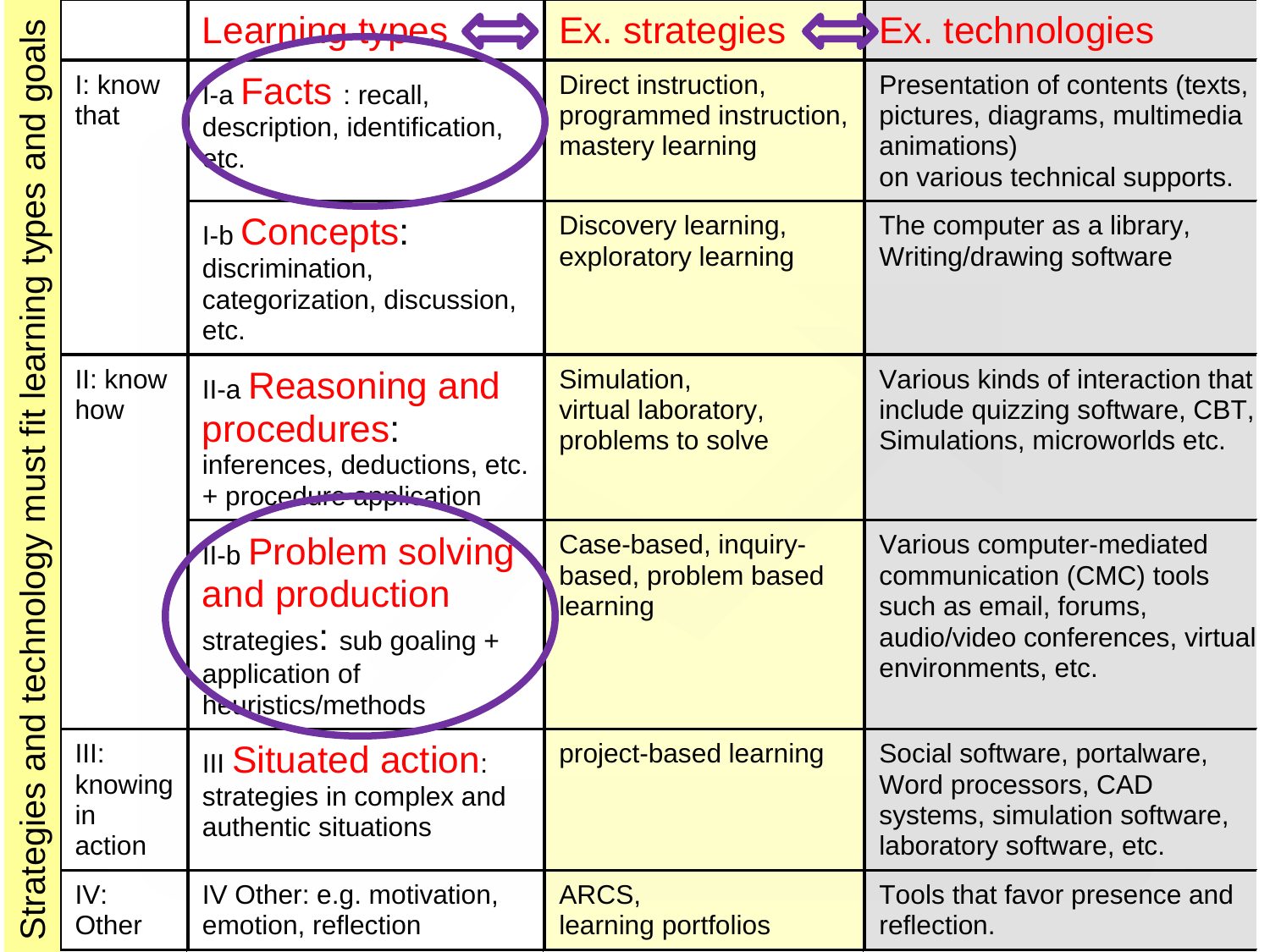#### Educational scenarios (learning designs)

• Who does what and when, using tools and resources ?



16.10.2016

Strategies & tactics made operational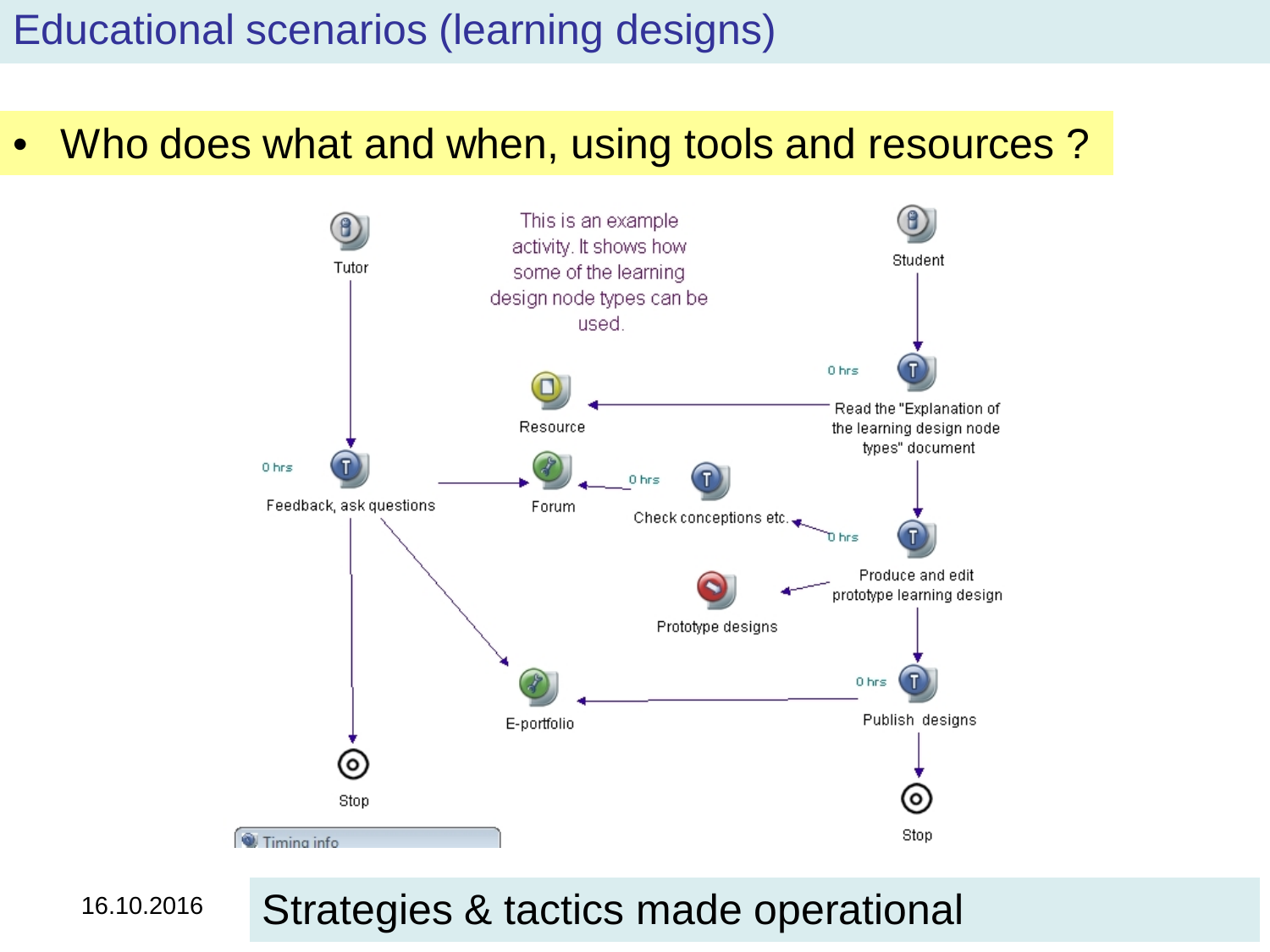#### Back to tools ….

Activities are supported by tools and should lead to "products" Your learning management platform may be deficient: use external tools

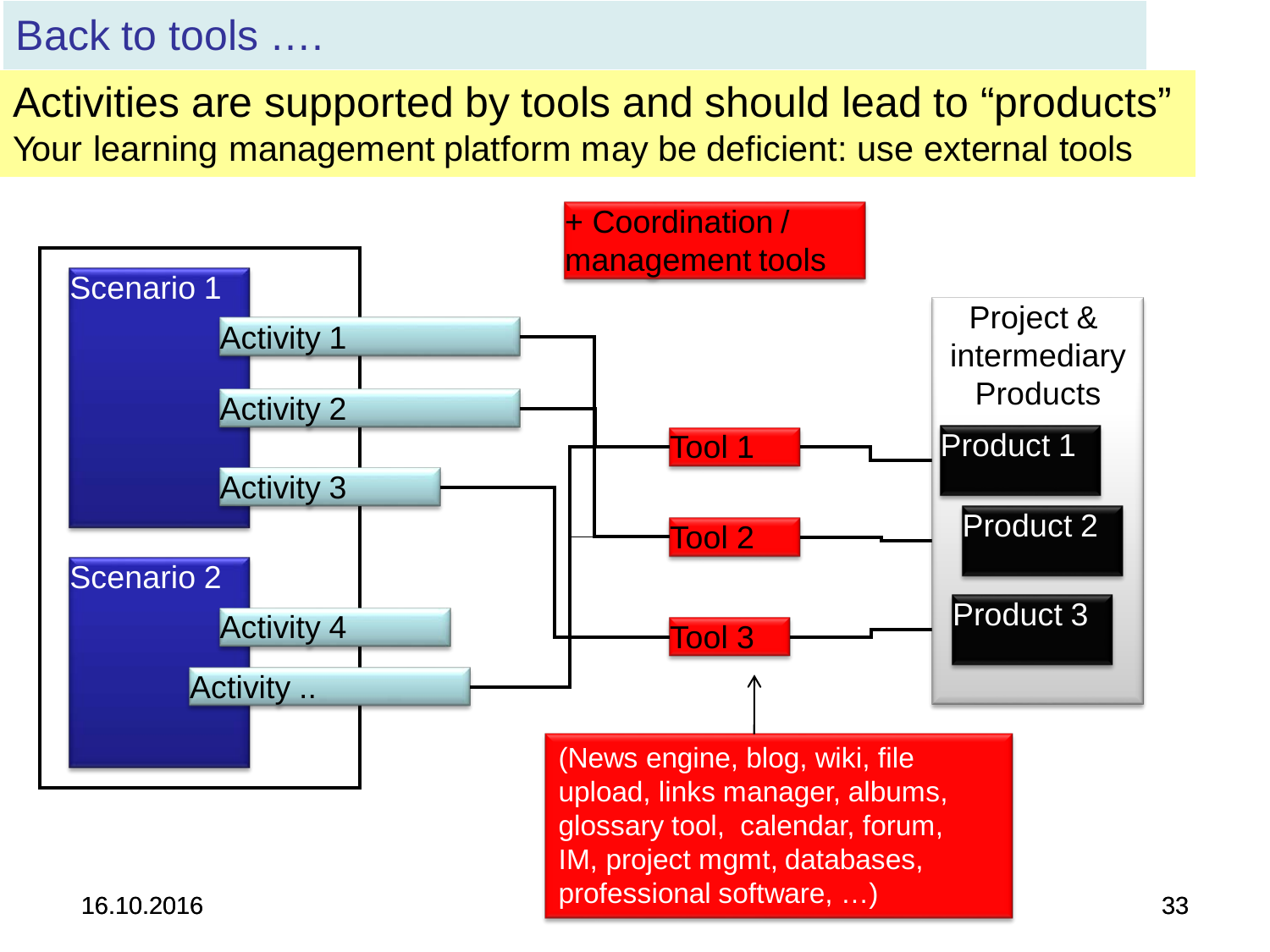#### Pedagogies and choice of technologies

| <b>Dominant</b><br>pedagogic<br><b>strategy</b> | <b>Transfer</b><br>(learning I)                                                                                                                                     | <b>Tutoring</b><br>(learning II)                                                                                                                             | <b>Coaching</b><br>(learning III)                                                             |
|-------------------------------------------------|---------------------------------------------------------------------------------------------------------------------------------------------------------------------|--------------------------------------------------------------------------------------------------------------------------------------------------------------|-----------------------------------------------------------------------------------------------|
| Technology                                      | Learning<br><b>Management</b><br><b>System (LMS)</b><br><b>Multimedia</b><br>presentations and<br>quizzing<br><b>CBT</b><br><b>Screencasts</b><br><b>MOOCS</b><br>. | <b>LMS</b><br>(Instructions,<br>files and<br>forums)<br><b>Guides</b><br>simulations/<br>serious games<br>Groupware<br><b>Real-time</b><br>conferencing<br>. | <b>Social platforms</b><br>Co-production<br>platforms (e.g.<br>wikis, github)<br>E-portfolios |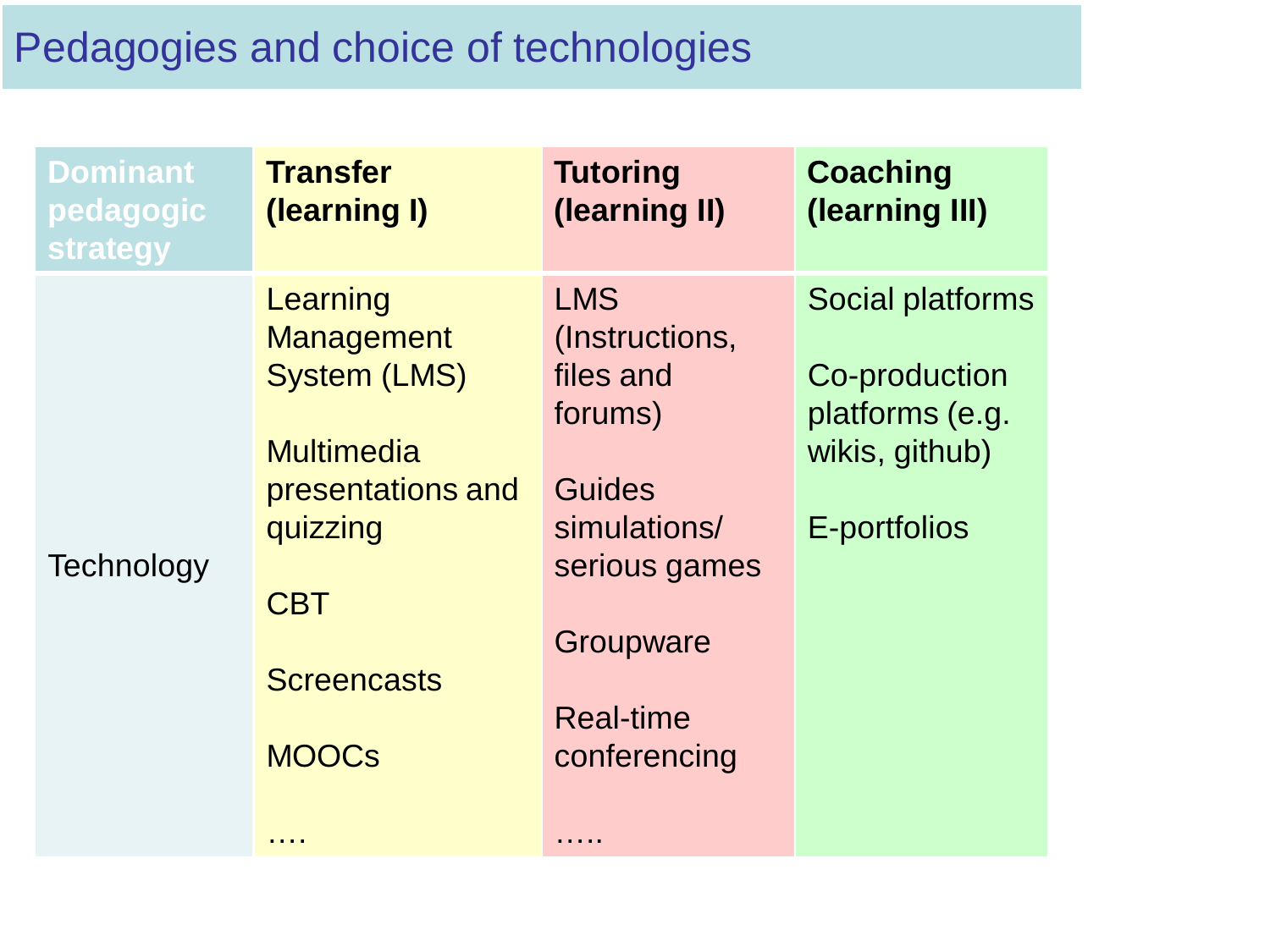Cost factor #3 – design quality (can be done more efficiently)



Good e-learning technology:

supports educational tactics with appropriate tools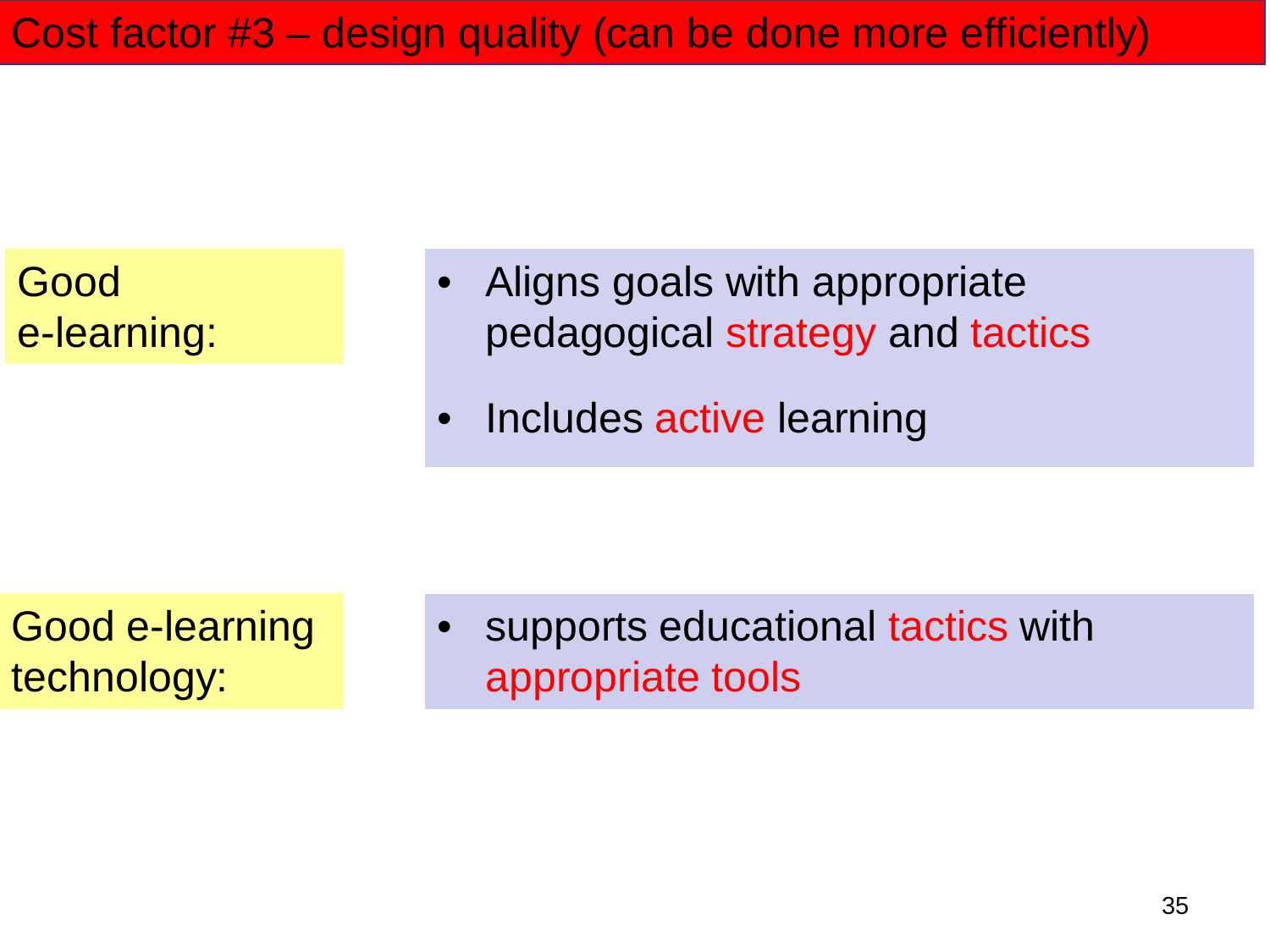#### Cost reduction strategy #3 –

Use/create a small set of successful instructional designs that is approved by all major stakeholders and chose appropriate tech<br>
Strategy examples:<br>
1. In mass education: Gagne's 9 events of instruction<br>
2. In free open education: Short videos, OER, peer tutoring<br>
3. In engineering: proj

Strategy examples:

- 1. In mass education: Gagne's 9 events of instruction
- 2. In free open education: Short videos, OER, peer tutoring
- 3. In engineering: project-based learning
- 4. In medical education: problem-based learning
- 5. In management: case-based learning
- 6. In biology: inquiry learning
- 7. In vocational training: Simulations (serious games)
- 8. In companies: Think community-based open learning as complement to screencasting and role playing games

Use:

- Good agile design languages
- Activity-based scenarios
- Other than e-learning tools (often more stable and useful)
- Some project-oriented or apprenticeship designs require less development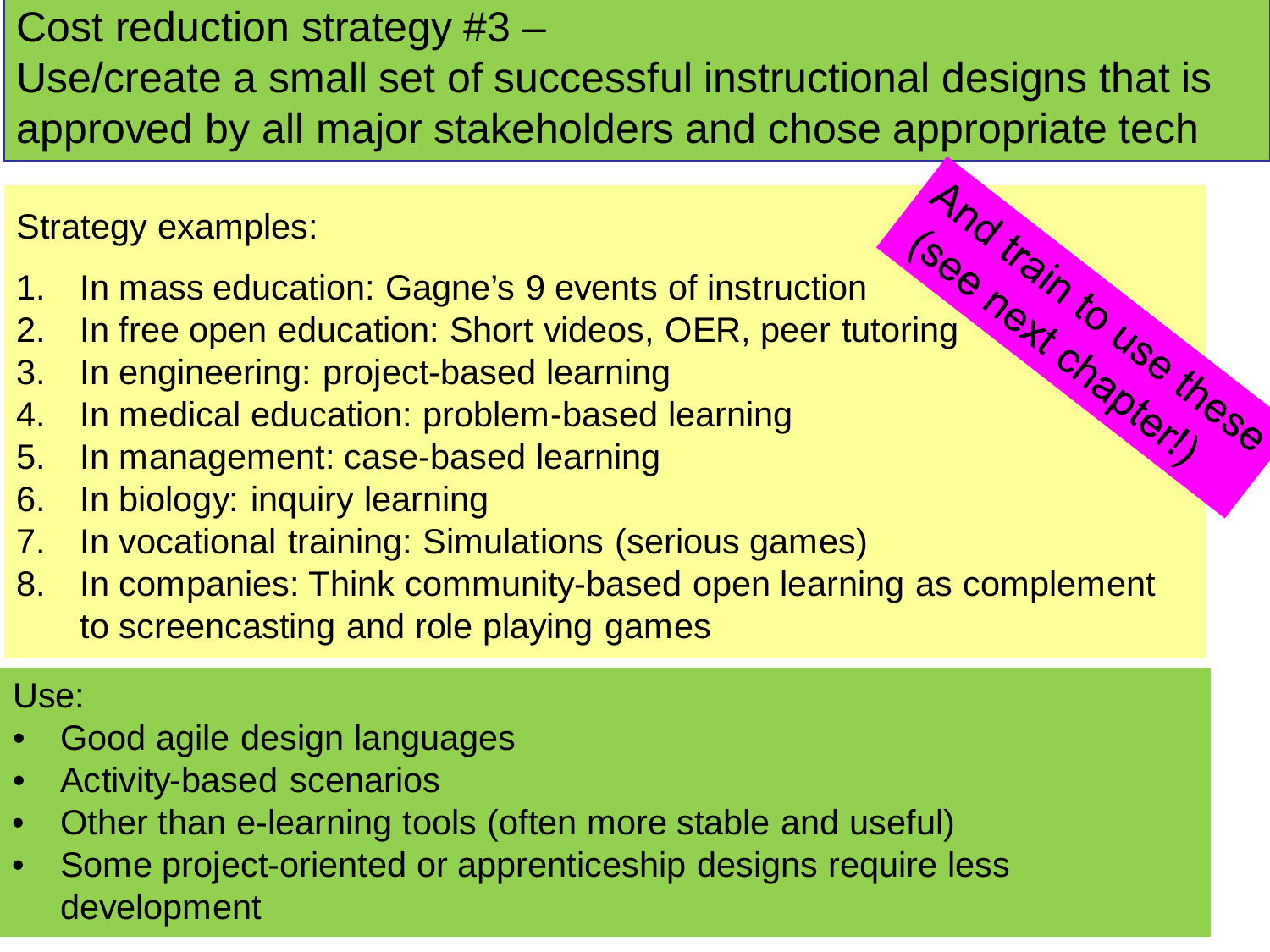# E-learning competency 5.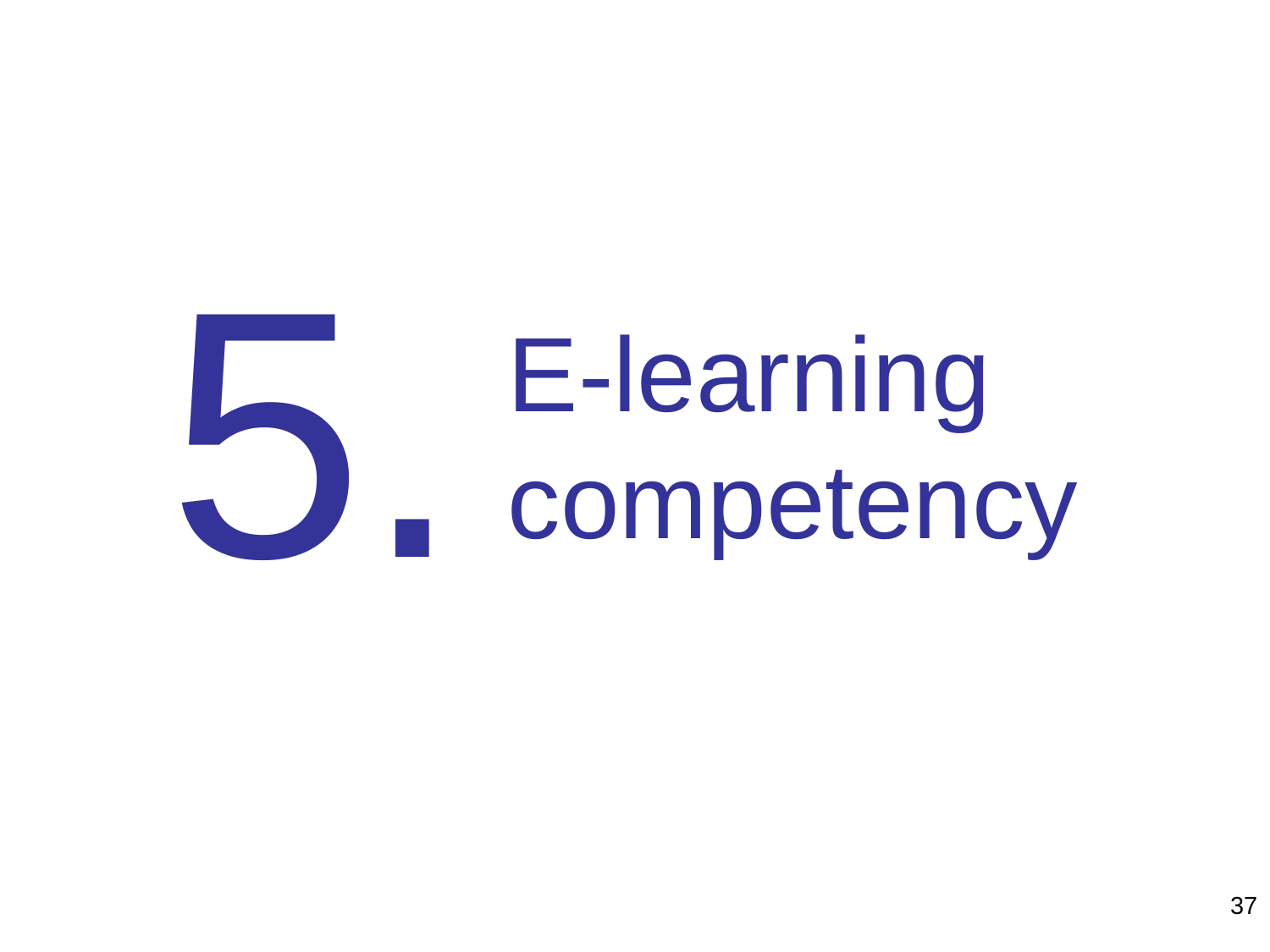#### Teachers should be trained in using techology for education

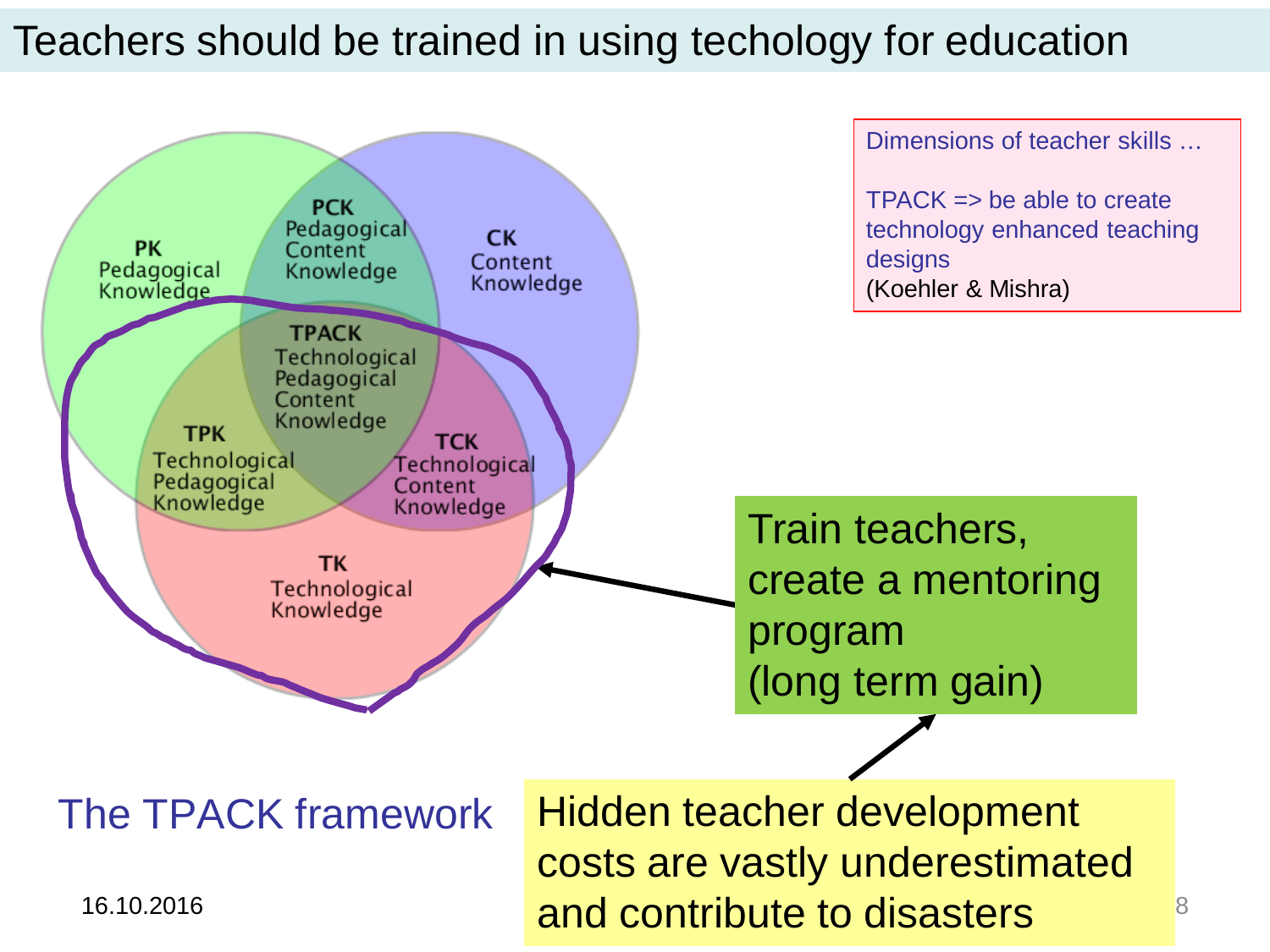#### 6 stages development model



Cost reduction strategy #4:

16.10.2016 39 Active and reflective learners needs less support and less structured materials. They even will help with development, tutoring and coaching.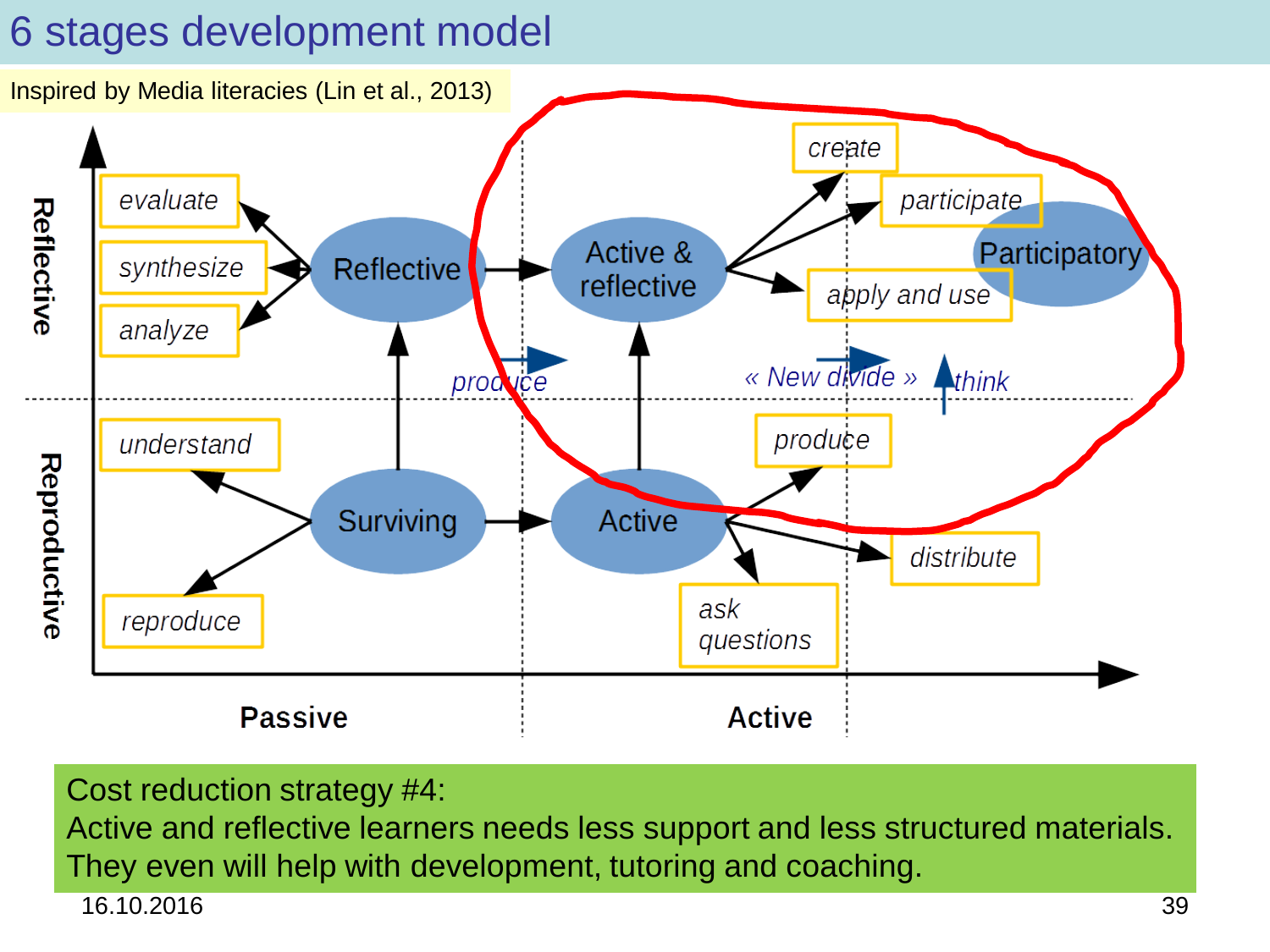E-learning and pedagogic change ? 5.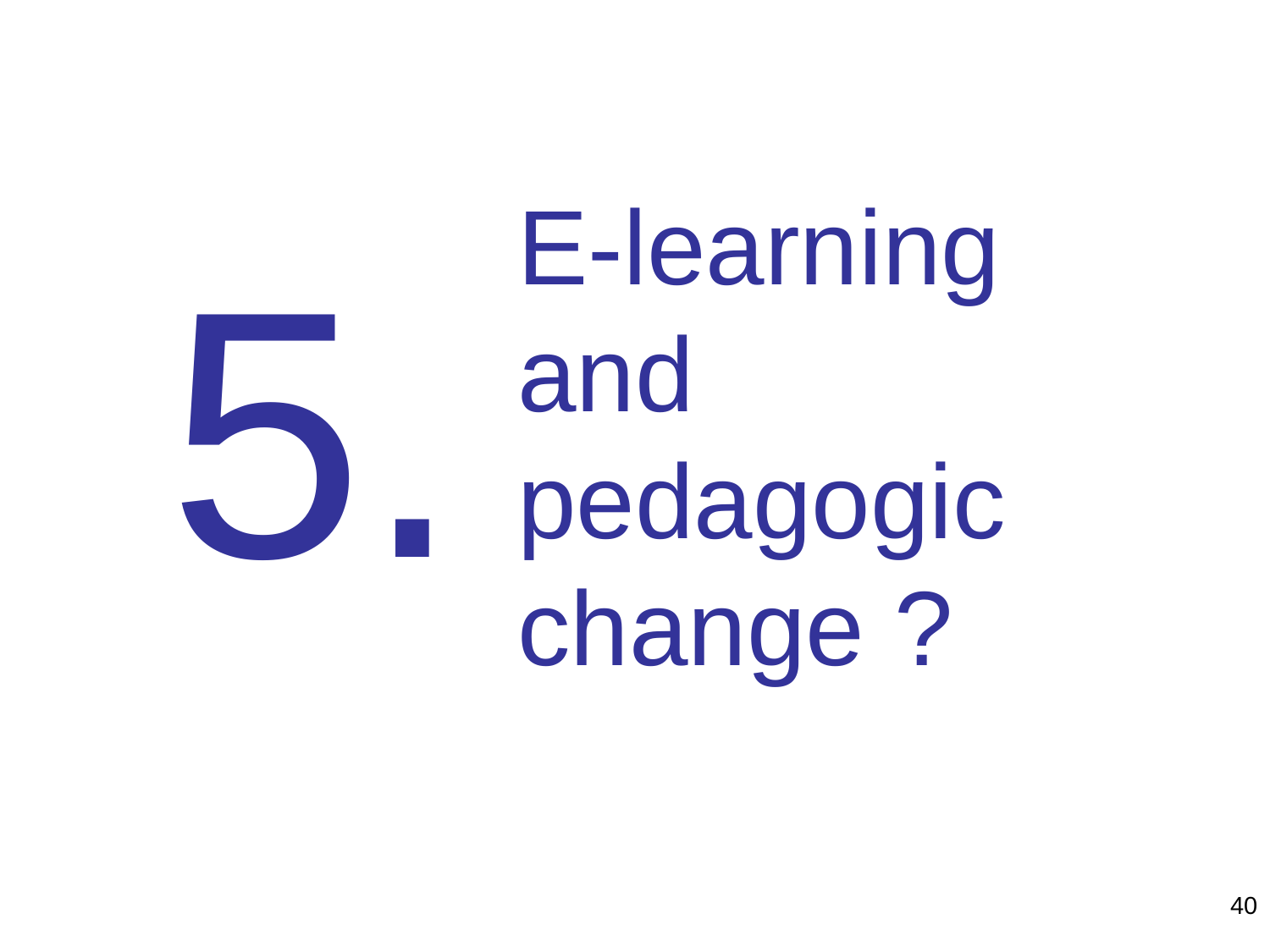Change method and time needed (Innovation in schools) Burkhardt and Schoenfeld, Educational Researcher (2003)

- **Model 1: Teachers read research and implement it in their classrooms:** teachers neither have time nor skills
- **Model 2: Summary guides**: not explicit, not enough
- **Model 3: General professional development**: Long-term professional development for teachers can be effective. (Briars, 2001; Briars & Resnick, 2000).
- **Model 4: The policy route:** diagnosis of causes is speculative, uses not effective time scales, etc. (Dillon, 2003).
- **Model 5: The long route:** takes 25 years or more: productive dialectic between educational research and practice.
- **Model 6: Design experiments:** Work, but can't be scaled

41 Time needed for school wide change = 25 years or more Best unit for change is school … a system may need >100 years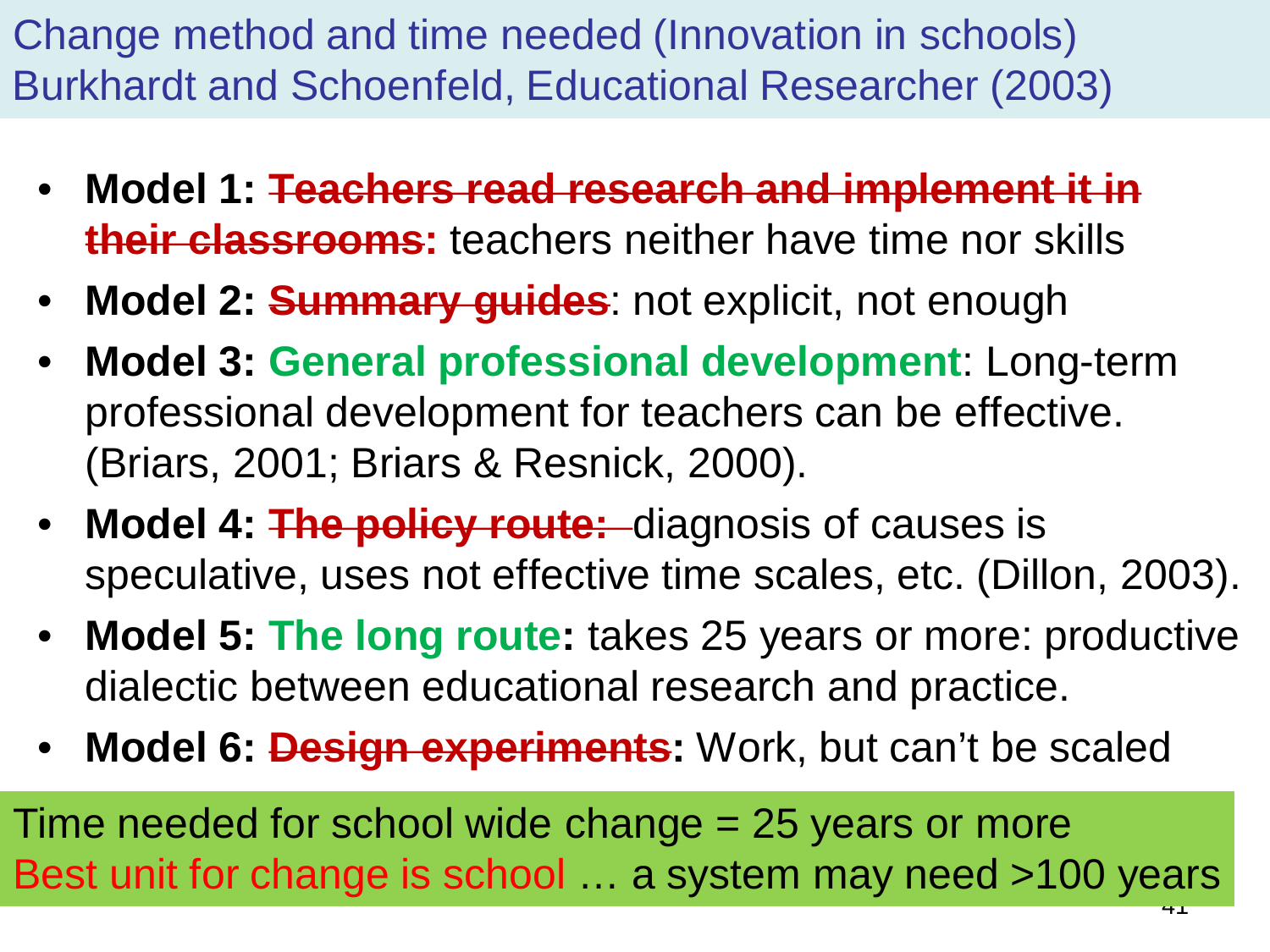#### A last slide …

#### Some ideas seen in this talk